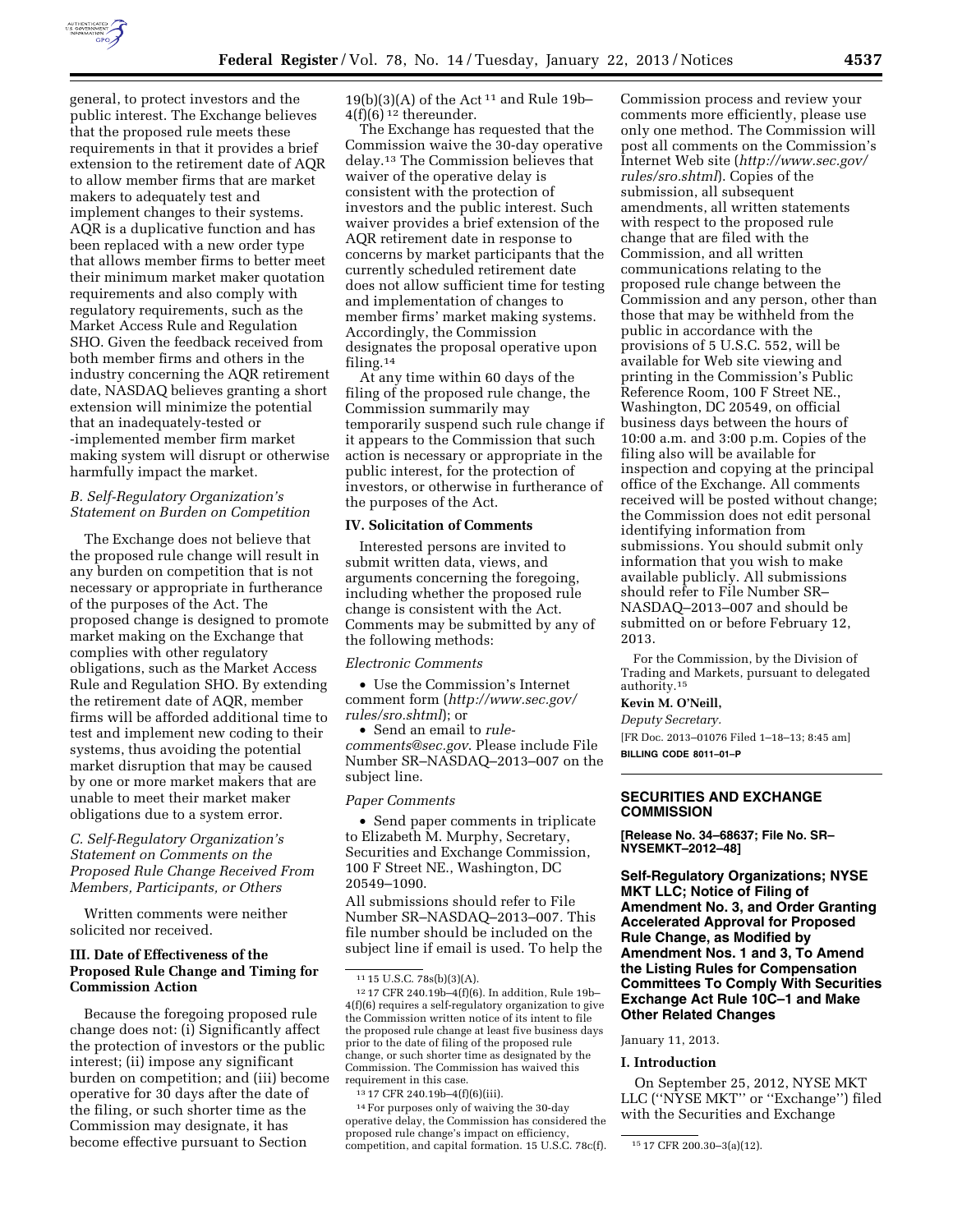Commission (''Commission''), pursuant to Section 19(b)(1) of the Securities Exchange Act of 1934 ("Act")<sup>1</sup> and Rule 19b–4 thereunder,<sup>2</sup> a proposed rule change to modify the Exchange's rules for compensation committees of listed issuers to comply with Rule 10C–1 under the Act and make other related changes. On October 1, 2012, NYSE MKT filed Amendment No. 1 to the proposed rule change. The proposed rule change, as modified by Amendment No. 1 thereto, was published for comment in the **Federal Register** on October 15, 2012.3 The Commission subsequently extended the time period in which to either approve the proposed rule change, disapprove the proposed rule change, or institute proceedings to determine whether to disapprove the proposed rule change, to January 13, 2013.4 The Commission received no comments on the NYSE MKT proposal,5 but received a response letter from NYSE Euronext, Inc. regarding the NYSE MKT proposal, based on

5However, the Commission received eight comments on two substantially similar proposals by New York Stock Exchange LLC (''NYSE'') and NYSE Arca, Inc. (''NYSE Arca'') by parties that did not specifically comment on the NYSE MKT filing. *See* Securities Exchange Act Release Nos. 68006 (October 9, 2012), 77 FR 62587 (October 15, 2012) (SR–NYSEArca–2012–105) and 68011 (October 9, 2012), 77 FR 62541 (October 15, 2012) (SR–NYSE– 2012–49).

The Commission received seven letters on the NYSE proposal. *See* Letters to Elizabeth M. Murphy, Secretary, Commission, from: Thomas R. Moore, Vice President, Corporate Secretary and Chief Governance Officer, Ameriprise Financial, Inc., dated October 18, 2012 (''Ameriprise Letter''); J. Robert Brown, Jr., Director, Corporate & Commercial Law Program, University of Denver Sturm College of Law, dated October 30, 3012 (''Brown Letter''); Dorothy Donohue, Deputy General Counsel, Securities Regulation, Investment Company Institute, dated November 1, 2012 (''ICI Letter''); Brandon J. Rees, Acting Director, Office of Investment, AFL–CIO, dated November 5, 2012 (''AFL–CIO Letter''); Carin Zelenko, Director, Capital Strategies Department, International Brotherhood of Teamsters, dated November 5, 2012 (''Teamsters Letter''); Wilson Sonsini Goodrich & Rosati, Professional Corporation, dated November 14, 2012 (''Wilson Sonsini Letter''); and Robert B. Lamm, Chair, Securities Law Committee, The Society of Corporate Secretaries & Governance Professionals, dated December 7, 2012 (''Corporate Secretaries Letter'').

In addition, the Commission received one comment on the NYSE Arca proposal. *See* Letter from Jeff Mahoney, General Counsel, Council of Institutional Investors to Elizabeth M. Murphy, Secretary, Commission, dated November 1, 2012 (''CII Letter''). Since the comment letters received on the NYSE and NYSE Arca filings discuss issues directly related to the NYSE MKT filing, the Commission has included them in its discussion of this filing.

comment letters received on related filings.6 On December 4, 2012, the Exchange filed Amendment No. 2 to the proposed rule change, which was later withdrawn.7 On January 8, 2013, the Exchange filed Amendment No. 3 to the proposed rule change.8

This order approves the proposed rule change, as modified by Amendment Nos. 1 and 3 thereto, on an accelerated basis.

## **II. Description of the Proposed Rule Change**

#### *A. Background: Rule 10C–1 Under the Act*

On March 30, 2011, to implement Section 10C of the Act, as added by Section 952 of the Dodd-Frank Wall Street Reform and Consumer Protection Act of 2010 ("Dodd-Frank Act"),<sup>9</sup> the Commission proposed Rule 10C–1 under the Act,10 which directs each national securities exchange (hereinafter, ''exchange'') to prohibit the listing of any equity security of any issuer, with certain exceptions, that does not comply with the rule's requirements regarding compensation committees of listed issuers and related requirements regarding compensation

7Amendment No. 2, dated December 4, 2012, was withdrawn on January 7, 2013.

8 In Amendment No. 3 to SR–NYSEMKT–2012– 48, NYSE MKT: (a) Revised the transition period for companies that cease to be Smaller Reporting Companies to comply with the full range of new requirements, *see infra* notes 76–78 and accompanying text; (b) changed references in the rule text from Regulation S–K, Item 10(f)(1) to Exchange Act Rule 12b–2 and made other nonsubstantive revisions to proposed rule text; (c) added commentary to state that the independence assessment of compensation advisers required of compensation committees does not need to be conducted for advisers whose roles are limited to those entitled to an exception from the compensation adviser disclosure rules under Item 407(e)(3)(iii) of Regulation S–K, *see infra* notes 50– 53 and accompanying text; and (d) added commentary to state that the independence assessment of compensation advisers required of compensation committees does not require the adviser to be independent, only that the compensation committee consider the enumerated factors before selecting or receiving advice from the adviser. *See infra* notes 54–56 and accompanying text.

9Public Law 111–203, 124 Stat. 1900 (2010). 10*See* Securities Act Release No. 9199, Securities Exchange Act Release No. 64149 (March 30, 2011), 76 FR 18966 (April 6, 2011) (''Rule 10C–1 Proposing Release'').

advisers. On June 20, 2012, the Commission adopted Rule 10C–1.11

Rule 10C–1 requires, among other things, each exchange to adopt rules providing that each member of the compensation committee 12 of a listed issuer must be a member of the board of directors of the issuer, and must otherwise be independent.13 In determining the independence standards for members of compensation committees of listed issuers, Rule 10C– 1 requires the exchanges to consider relevant factors, including, but not limited to: (a) The source of compensation of the director, including any consulting, advisory or other compensatory fee paid by the issuer to the director (hereinafter, the ''Fees Factor''); and (b) whether the director is affiliated with the issuer, a subsidiary of the issuer or an affiliate of a subsidiary of the issuer (hereinafter, the ''Affiliation Factor'').14

In addition, Rule 10C–1 requires the listing rules of exchanges to mandate that compensation committees be given the authority to retain or obtain the advice of a compensation adviser, and have direct responsibility for the appointment, compensation and oversight of the work of any compensation adviser they retain.15 The exchange rules must also provide that each listed issuer provide for appropriate funding for the payment of reasonable compensation, as determined by the compensation committee, to any compensation adviser retained by the compensation committee.16 Finally, among other things, Rule 10C–1 requires each exchange to provide in its rules that the compensation committee of each listed issuer may select a compensation consultant, legal counsel or other adviser to the compensation committee only after taking into consideration six factors specified in Rule  $10C-1$ ,<sup>17</sup> as well as any other

12For a definition of the term ''compensation committee'' for purposes of Rule 10C–1, *see* Rule 10C–1(c)(2)(i)–(iii).

13*See* Rule 10C–1(a) and (b)(1).

14*See id. See also* Rule 10C–1(b)(1)(iii)(A), which sets forth exemptions from the independence requirements for certain categories of issuers. In addition, an exchange may exempt a particular relationship with respect to members of a compensation committee from these requirements as it deems appropriate, taking into consideration the size of an issuer and any other relevant factors. *See* Rule 10C–1(b)(1)(iii)(B).

- 15*See* Rule 10C–1(b)(2).
- 16*See* Rule 10C–1(b)(3).

17*See* Rule 10C–1(b)(4). The six factors, which NYSE MKT proposes to set forth in its rules, are specified in the text accompanying note 48, *infra.* 

<sup>1</sup> 15 U.S.C. 78s(b)(1).

<sup>2</sup> 17 CFR 240.19b–4.

<sup>3</sup>*See* Securities Exchange Act Release No. 68007 (October 9, 2012), 77 FR 62576 (''Notice'').

<sup>4</sup>*See* Securities Exchange Act Release No. 68313 (November 28, 2012), 77 FR 71853 (December 4, 2012).

<sup>6</sup>*See* Letter to Elizabeth M. Murphy, Secretary, Commission, from Janet McGinness, Executive Vice President and Corporate Secretary, NYSE Euronext, Inc., dated January 10, 2013 (''NYSE Response Letter''). In the NYSE Response Letter, NYSE Euronext, Inc., the parent company of NYSE MKT, states that, as the comments made by the letters submitted on the NYSE and NYSE Arca proposals are applicable in substance to NYSE, NYSE Arca and NYSE MKT LLC, its response will address the comments on behalf of all three exchanges.

<sup>11</sup>*See* Securities Act Release No. 9330, Securities Exchange Act Release No. 67220 (June 20, 2012), 77 FR 38422 (June 27, 2012) (''Rule 10C–1 Adopting Release'').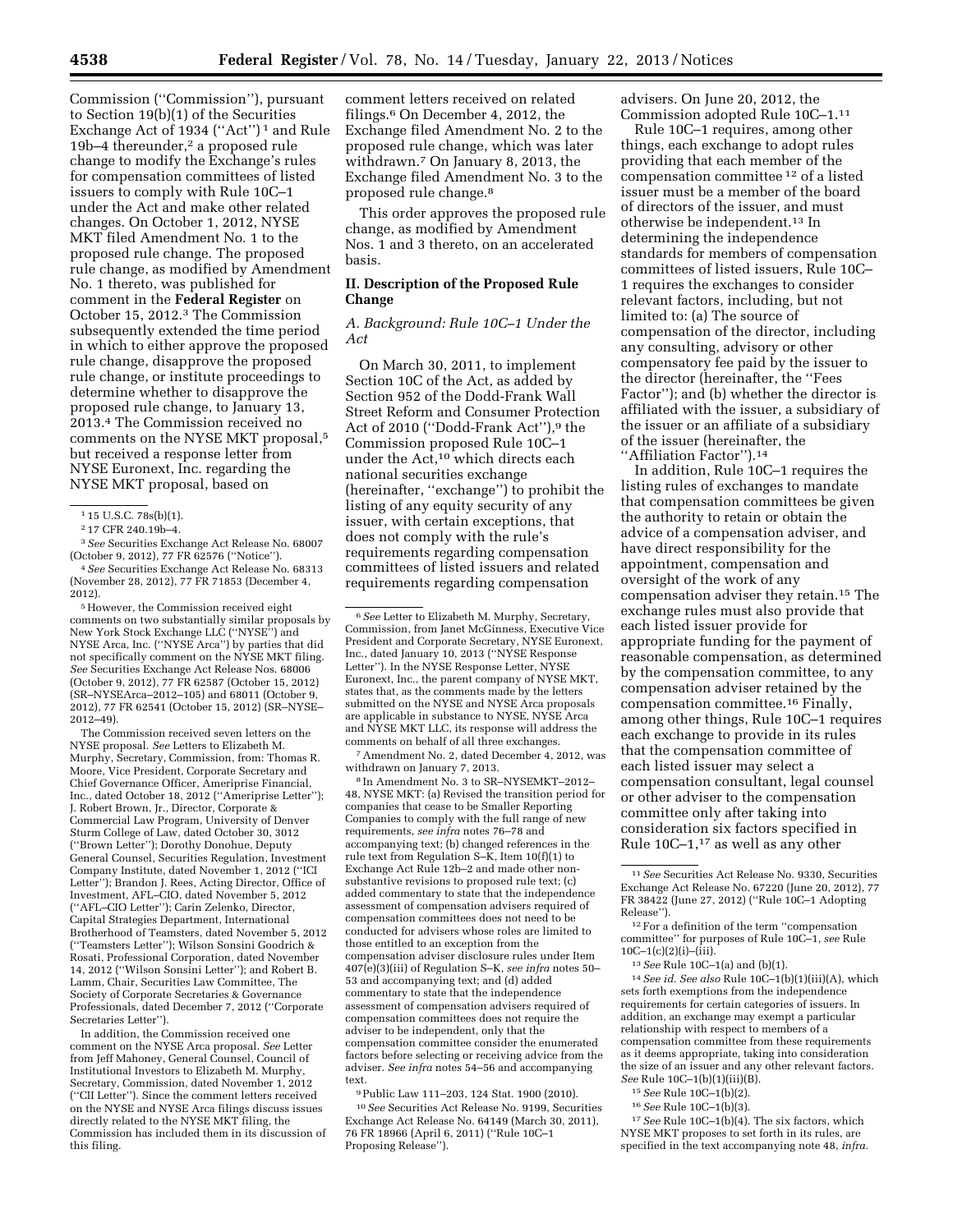factors identified by the relevant exchange in its listing standards.<sup>18</sup>

## *B. NYSE MKT's Proposed Rule Change, as Amended*

To comply with Rule 10C–1, NYSE MKT proposes to amend four sections of its rules concerning corporate governance requirements for companies listed on the Exchange: NYSE MKT LLC Company Guide (''Guide'') Section 110, ''Securities of Foreign Companies;'' Section 801 ''General;'' Section 803, ''Independent Directors and Audit Committee;'' and Section 805, ''Executive Compensation.'' In addition, NYSE MKT proposes to make some other changes to its rules regarding compensation committees. To accomplish these changes, the Exchange proposes to replace current Sections 110, 801, 803 and 805 of the Guide with new operative text that will be effective on July 1, 2013.

Current Section 805(a) of the Guide provides that the compensation of the executive offers of a listed company must be determined, or recommended to the company's board for determination, either by a compensation committee comprised of ''Independent Directors"<sup>19</sup>; or, as an alternative to a formal committee, by a majority of the independent directors on the board.20

Under its proposal, NYSE MKT rules will retain its existing requirement that each listed company determine the compensation of executive officers either by a compensation committee of Independent Directors or by a majority of the independent directors on the board,21 each of whom must be an Independent Director, as defined in

19 ''Independent Directors'', as defined in Section 803(A)(2) of the Guide and used herein, includes a two-part test for independence. The rule sets forth specific categories of directors who cannot be considered independent because of certain discrete relationships (''bright-line tests''); and also provides that a listed company's board make an affirmative determination that each independent director does not have a relationship that would interfere with the exercise of independent judgment in carrying out the responsibilities of a director. *Id.* 

20The current rule also provides that the chief executive officer (''CEO'') may not be present during voting or deliberations regarding the CEO's own compensation. *See* Section 805(a) of the Guide.

21As NYSE MKT does not require a formal compensation committee, the term ''Compensation Committee'' for purposes of the NYSE MKT proposal and as discussed in this release, in addition to describing a formal compensation committee, also refers to the listed company's independent directors as a group when dealing with executive compensation matters. *See* proposed Section 805(a) of the Guide.

NYSE MKT's rules.22 Under the proposed amendment, however, each Compensation Committee member must also satisfy additional independence requirements, as described in Section II.B.1 below.23

NYSE MKT does not require an issuer to adopt a formal written compensation committee charter,24 nor does it require an issuer to have a formal compensation committee. NYSE MKT proposes, however, rules that would require listed issuers to provide for the Compensation Committee's responsibilities and how it carries out those responsibilities, including structure, operations and membership requirements.25 The Compensation Committee of a listed issuer must have the responsibility and authority with respect to retaining its own advisers; appointing, compensating and overseeing such advisers; considering certain independence factors before selecting advisers; and receiving funding from the company to engage them, which are discussed in detail in Section II.B.2 below and set forth in proposed Section 805(c)(3)–(4) of the Guide.26

1. Compensation Committee Composition and Independence Standards

NYSE MKT proposes to amend Section 803(A)(2) of the Guide, which would continue to provide that no director qualifies as ''independent'' unless the issuer's board of directors affirmatively determines that the director does not have a relationship that would interfere with the exercise of independent judgment in carrying out the responsibilities of a director. As noted above, NYSE MKT's rules currently require each member of a listed company's Compensation Committee to be an Independent Director, as defined in Section 803(A)(2) of the Guide.27 Rule 10C–1, as discussed above, provides that exchange standards must require Compensation Committee members to be independent, and further

24Rule 10C–1 requires a compensation committee to have certain specified authority and responsibilities. *See supra* notes 15–17 and accompanying text. NYSE MKT proposed rule sets forth language concerning this authority and set of responsibilities and adds the required content discussed *infra* at text accompanying notes 45–47. 25*See* proposed Section 805(c)(3)–(4) of the

26*See* proposed Section 805(c)(3)–(4) of the Guide. As discussed below, smaller reporting companies are not required to comply with the new compensation adviser independence considerations.

provides that each exchange, in determining independence for this purpose, must consider relevant factors, including the Fees Factor and Affiliation Factor described above. In its proposal, NYSE MKT discussed its consideration of these factors,28 and proposed the following: 29

With respect to the Fees and Affiliation Factors, NYSE MKT proposes to adopt a provision stating that the board of directors of a listed company would be required, in affirmatively determining the independence of any director who will serve on the compensation committee of the listed company's board of directors, or, in the case of a company that does not have a compensation committee, in affirmatively determining the independence of all independent directors, to consider all factors specifically relevant to determining whether a director has a relationship to the listed company which is material to that director's ability to be independent from management in connection with the duties of a Compensation Committee member, including, but not limited to: (A) The source of compensation of such director, including any consulting, advisory, or other compensatory fee paid by the listed company to such director; and (B) whether such director is affiliated with the listed company, a subsidiary of the listed company or an affiliate of a subsidiary of the listed company.30

With respect to the Fees Factor, NYSE MKT also proposes new Commentary .03 to Section 805 to provide that the board should consider whether the director receives compensation from any person or entity that would impair his ability to make independent judgments about the listed company's executive compensation.31

With respect to the Affiliation Factor, NYSE MKT proposes, similarly, to amend the commentary to provide that the board should consider whether an affiliate relationship places the director under the direct or indirect control of the listed company or its senior management, or creates a direct relationship between the director and members of senior management,  $\lq\lq\lq$ in each case of a nature that would impair his ability to make independent

<sup>18</sup>Other provisions in Rule 10C–1 relate to exemptions from the rule and a requirement that each exchange provide for appropriate procedures for a listed issuer to have a reasonable opportunity to cure any defects that would be the basis for the exchange, under Rule 10C–1, to prohibit the issuer's listing.

<sup>22</sup>*See* Section 805(a) of the Guide. 23*See* proposed Section 805(c)(1) of the Guide (concerning the consideration of director compensation and affiliation).

Guide.

<sup>27</sup>*See supra* note 19.

<sup>28</sup>*See* Notice, *supra* note 3.

<sup>29</sup>*See* Notice, *supra* note 3, for the Exchange's explanation of its reasons for the proposed change. *See infra* Sections II.B.3 and II.B.4 concerning entities that would be exempt from this requirement.

<sup>30</sup>*See* proposed Section 805(c)(1) of the Guide. *See also* Notice, *supra* note 3.

<sup>31</sup>*See* proposed Commentary .03 to Section 805 of the Guide.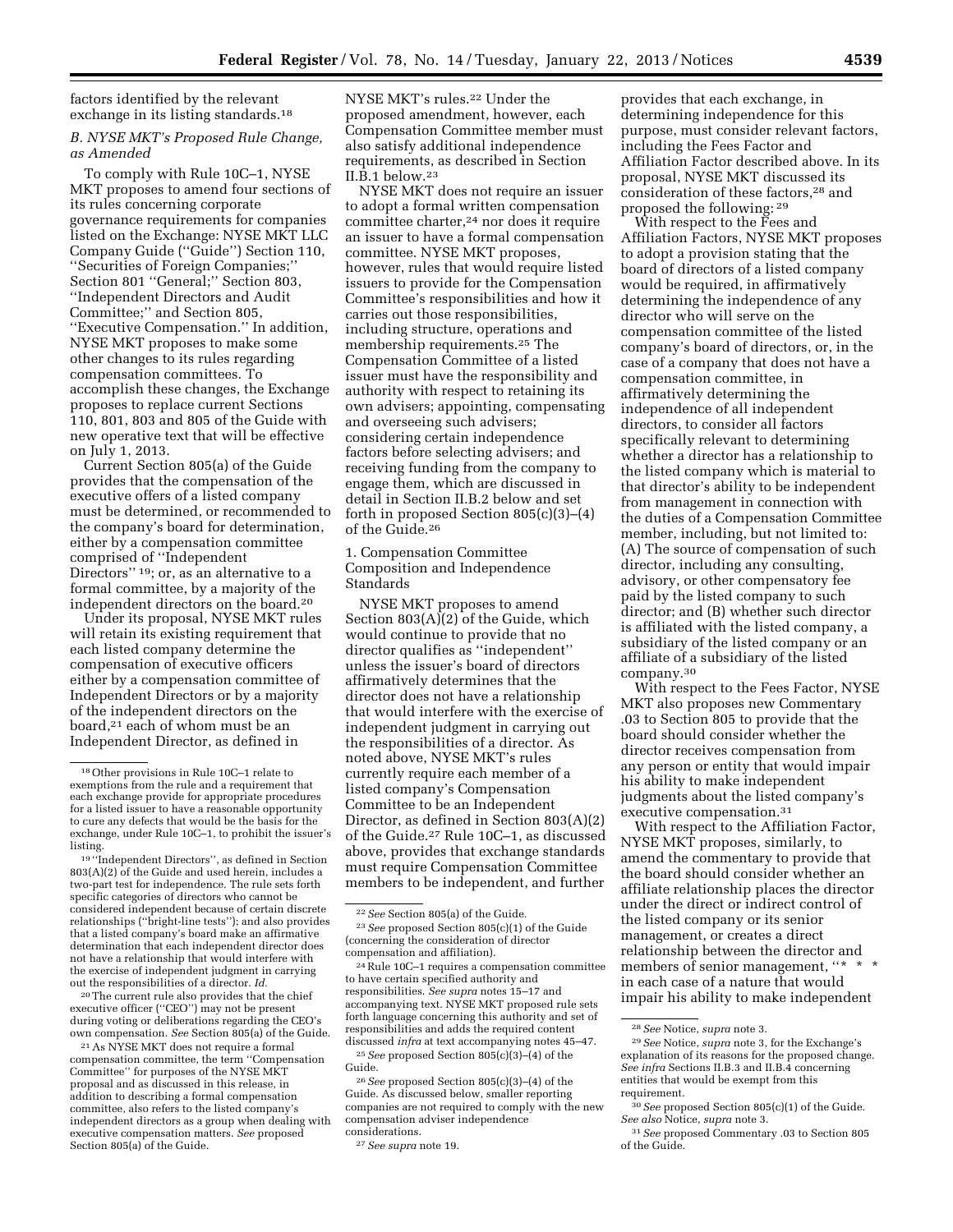judgments about the listed company's executive compensation.'' 32

Although Rule 10C–1 requires that exchanges consider ''relevant factors'' not limited to the Fees and Affiliation Factors, NYSE MKT states that, after reviewing its current and proposed listing rules, it concluded not to propose any specific numerical tests with respect to the factors specified in proposed Section 805(c)(1) or to adopt a requirement to consider any other specific factors. In its proposal, NYSE MKT stated that it did not intend to adopt an absolute prohibition on a board making an affirmative finding that a director is independent solely on the basis that the director or any of the director's affiliates are shareholders owning more than some specified percentage of the listed company.33 Further, as stated in its filing, NYSE MKT believes that its existing ''brightline'' independence standards, as set forth in Section 803(A)(2) of the Guide, are sufficiently broad to encompass the types of relationships which would generally be material to a director's independence for Compensation Committee service.34 Additionally,

34*See* Notice, *supra* note 3. The following are the ''bright-line'' tests set forth in Section 803(A)(2): (a) A director who is, or during the past three years was, employed by the company, other than prior employment as an interim executive officer (provided the interim employment did not last longer than one year) (*See* Commentary .08); (b) a director who accepted or has an immediate family member who accepted any compensation from the company in excess of \$120,000 during any period of twelve consecutive months within the three years preceding the determination of independence, other than the following: (i) Compensation for board or board committee service, (ii) compensation paid to an immediate family member who is an employee (other than an executive officer) of the company, (iii) compensation received for former service as an interim executive officer (provided the interim employment did not last longer than one year) (See Commentary .08), or (iv) benefits under a taxqualified retirement plan, or non-discretionary compensation; (c) a director who is an immediate family member of an individual who is, or at any time during the past three years was, employed by the company as an executive officer; (d) a director who is, or has an immediate family member who is, a partner in, or a controlling shareholder or an executive officer of, any organization to which the company made, or from which the company received, payments (other than those arising solely from investments in the company's securities or payments under non-discretionary charitable contribution matching programs) that exceed 5% of the organization's consolidated gross revenues for that year, or \$200,000, whichever is more, in any of the most recent three fiscal years; (e) a director who is, or has an immediate family member who is, employed as an executive officer of another entity where at any time during the most recent three fiscal years any of the issuer's executive officers serve on the compensation committee of such other entity; or (f) a director who is, or has an immediate family member who is, a current partner of the company's outside auditor, or was a partner or employee of the company's outside

NYSE MKT stated that Section 803(A)(2) already requires the board to consider any relationships that would interfere with the director's exercise of independent judgment in carrying out the responsibilities of a director that are not the subject of "bright-line" tests.<sup>35</sup> NYSE MKT believes that these requirements with respect to general director independence, when combined with the specific considerations required by proposed Section 805(c)(1), represent an appropriate standard for Compensation Committee independence.36

NYSE MKT proposes a cure period for a failure of a listed company to meet its Compensation Committee composition requirements for independence. Under the provision, if a listed company fails to comply with the Compensation Committee composition requirements in Sections 805(a) or, if applicable Section 805(c), because a member of the Compensation Committee ceases to be independent for reasons outside the member's reasonable control, that person, only so long as a majority of the members of the Compensation Committee continue to be independent, may remain a member of the Compensation Committee until the earlier of the next annual shareholders' meeting of the listed company or one year from the occurrence of the event that caused the member to be no longer independent.37 The proposed rule also requires a company relying on this provision to provide notice to NYSE MKT promptly.38

NYSE MKT modified the suggested cure period language contained in Rule 10C–1(a)(3) by limiting the cure period's use to circumstances where the Committee Continues to have a majority of independent directors, as NYSE MKT believes this would ensure that the applicable committee could not take an action without the agreement of one or more independent directors.39

NYSE MKT's current rules relating to Compensation Committees include an exception that allows a director who is

39*See* Notice, *supra* note 3. The Commission notes that while NYSE MKT does not provide any new procedures for an issuer to have an opportunity to cure any other defects with respect to its proposed compensation committee requirements, current NYSE MKT rules provide issuers with an opportunity to cure defects, and appeal, before their securities are delisted for rule violations. *See* NYSE MKT Listed Company Guide, Sections 1009–1011 (''Suspension and Delisting Procedures Procedure for Delisting'').

not an Independent Director to be appointed to such a committee under exceptional and limited circumstances, as long as that director is not currently an executive officer, an employee, or the family member of an executive officer.<sup>40</sup> The exception applies, however, only if the committee is comprised of at least three members and the board determines that the individual's membership on the committee is required by the best interests of the company and its shareholders.41

NYSE MKT proposes to amend Section 805(b) of the Guide to remove, except for smaller reporting companies, the availability of this exception for a director who fails the current requirements or the new enhanced director independence requirements proposed by NYSE MKT.42 In effect, NYSE MKT proposes to retain the exception only for smaller reporting companies. Under the exception, a Compensation Committee member of a smaller reporting company may not serve longer than two years with this exception. In addition, a smaller reporting company relying on the exception must make certain disclosures on its Web site or in its proxy statement regarding the nature of the relationship and the reasons for the determination.<sup>43</sup>

2. Authority of Committees To Retain Compensation Advisers; Funding; and Independence of Compensation Advisers

In its proposed rule change, NYSE MKT proposes to fulfill the requirements imposed by Rule 10C– 1(b)(2)–(4) under the Act concerning compensation advisers by setting forth those requirements in its own rules and requiring compensation committees to have these new rights and responsibilities.44 Thus, proposed Section 805(c)(3)(i)–(iii) of the Guide proposes to adopt the requirements that NYSE MKT believes are required by Rule 10C–1(b)(2)–(3) that: (i) The Compensation Committee may, in its sole discretion, retain or obtain the advice of a compensation consultant,

<sup>32</sup> *Id.* 

<sup>33</sup>*See* Notice, *supra* note 3.

auditor who worked on the company's audit at any time during any of the past three years.

<sup>35</sup>*See* Notice, *supra* note 3.

<sup>36</sup>*See id.* 

<sup>37</sup>*See* proposed Section 805(c)(2) of the Guide. 38*See id.* 

<sup>40</sup>*See* current Section 805(b) of the Guide. 41*See id.* 

<sup>42</sup>*See* proposed Section 805(b) of the Guide. As noted below, smaller reporting companies are not subject to enhanced director independence requirements.

<sup>43</sup>*See id. See also* Notice, *supra* note 3.

<sup>44</sup>Rule 10C–1(b)(4) does not include the word ''independent'' before ''legal counsel'' and requires an independence assessment for any legal counsel to a compensation committee, other than in-house counsel. In providing Commentary .05 to proposed Section 805(c)(3)–(4), as modified by Amendment No. 3, NYSE MKT provides for two limited exceptions. *See infra* notes 50–53 and accompanying text.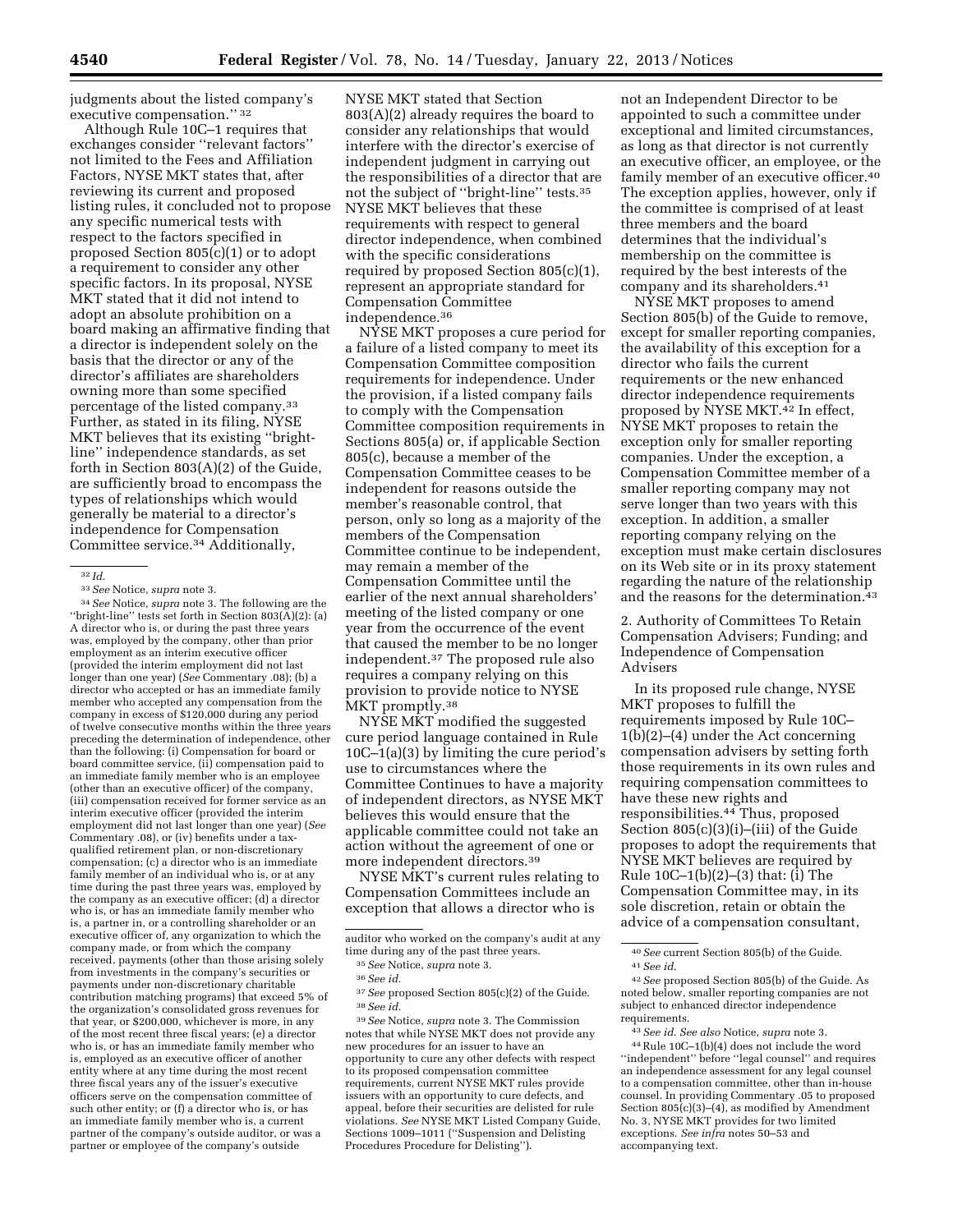independent legal counsel or other adviser; (ii) the Compensation Committee shall be directly responsible for the appointment, compensation and oversight of the work of any compensation consultant, independent legal counsel or other adviser retained by the Compensation Committee; 45 and (iii) the listed company must provide for appropriate funding, as determined by the Compensation Committee, for payment of reasonable compensation to a compensation consultant, independent legal counsel or any other adviser retained by the Compensation Committee.46

Proposed Section 804(c)(4) of the Guide, as amended, also sets forth explicitly, in accordance with Rule 10C–1, that the Compensation Committee may select, or receive advice from, a compensation consultant, legal counsel or other adviser to the Compensation Committee, other than in-house legal counsel, only after taking into consideration all factors relevant to that person's independence from management, including the following six factors set forth in Rule 10C–1 regarding independence assessments of compensation advisers.47

The six factors, which are set forth in full in the proposed rule, are (i) the provision of other services to the listed company by the person that employs the compensation consultant, legal counsel or other adviser; (ii) the amount of fees received from the listed company by the person that employs the compensation consultant, legal counsel or other adviser, as a percentage of the total revenue of the person that employs the compensation consultant, legal counsel or other adviser; (iii) the policies and procedures of the person that employs the compensation consultant, legal counsel or other adviser that are designed to prevent conflicts of interest; (iv) any business or personal relationship of the compensation consultant, legal counsel or other adviser with a member of the Compensation Committee; (v) any stock of the listed company owned by the compensation consultant, legal counsel or other adviser; and (vi) any business

or personal relationship of the compensation consultant, legal counsel, other adviser or the person employing the adviser with an executive officer of the listed company.48

As proposed, Section 805(c)(4) of the Guide would not include any specific additional factors for consideration, as NYSE MKT stated that it believes the list included in Rule 10C–1(b)(4) is very comprehensive and the proposed listing standard would also require the Compensation Committee to consider any other factors that would be relevant to the adviser's independence from management.49

Proposed Commentary .05 to proposed Section 805 of the Guide, as modified by Amendment No. 3,50 further states that, as provided in Rule 10C–1, a Compensation Committee is required to conduct the independence assessment outlined in proposed Section  $805(c)(4)$  with respect to any compensation consultant, legal counsel or other adviser that provides advice to the Compensation Committee, other than (i) in-house legal counsel 51 and (ii) any compensation consultant, legal counsel or other adviser whose role is limited to the following activities for which no disclosure would be required under Item 407(e)(3)(iii) of Regulation S–K: consulting on any broad-based plan that does not discriminate in scope, terms, or operation, in favor of executive officers or directors of the listed company, and that is available generally to all salaried employees; or providing information that either is not customized for a particular company or that is customized based on parameters that are not developed by the compensation consultant, and about which the compensation consultant does not provide advice.52 NYSE MKT noted that this second exception is based on Item 407(e)(3)(iii) of Regulation S–K, which provides a limited exception to the Commission's requirement for a registrant to disclose any role of compensation advisers in determining or recommending the

amount or form of a registrant's executive and director compensation.53

Proposed Commentary .06 to Section 805 of the Guide, as modified by Amendment No. 3, also clarifies that nothing in the rule requires a compensation consultant, legal counsel or other compensation adviser to be independent, only that the Compensation Committee consider the enumerated independence factors before selecting or receiving advice from a compensation adviser.54 It further clarifies that Compensation Committees may select or receive advice from any compensation adviser they prefer, including ones that are not independent, after considering the six independence factors set forth in Section  $805(c)(4)(i)$ –(vi).<sup>55</sup> The Exchange clarified that, while the Compensation Committee is required to consider the independence of compensation advisers, the Compensation Committee is not precluded from selecting or receiving advice from compensation advisers that are not independent.56

3. Application to Smaller Reporting Companies

Rule 10C–1 includes an exemption for smaller reporting companies from all the requirements included within the rule.57 Consistent with this Rule 10C–1 provision, NYSE MKT, as a general matter, proposes that a smaller reporting company, as defined in Rule 12b–2 58 under the Act (hereinafter, a ''Smaller Reporting Company''), not be subject to the new requirements set forth in its proposal specifically to comply with Rule 10C–1.59 Thus, NYSE MKT proposes not to require Smaller Reporting Companies to comply with either the enhanced independence standards for members of Compensation Committees relating to compensatory fees and affiliation or the compensation adviser independence considerations.60

- 56*See* Amendment No. 3, *supra* note 8.
- 57*See supra* Section II.A; *see also* Rule 10C–
- 1(b)(5)(ii). 58 17 CFR 240.12b–2.

59*See* proposed Section 801(h) of the Guide; *see also* proposed Commentary .01 to Section 805 of the Guide.

60*See supra* text accompanying notes 30 and 48.

<sup>45</sup>The proposal also includes a provision, derived from Rule 10C–1, stating that nothing in the rule may be construed: (A) To require the Compensation Committee to implement or act consistently with the advice or recommendations of the compensation consultant, independent legal counsel or other adviser to the Compensation Committee; or (B) to affect the ability or obligation of the Compensation Committee to exercise its own judgment in fulfillment of the duties of the Compensation Committee. *See* Commentary .04 to Section 805(c) of the Guide.

<sup>46</sup>*See* Notice, *supra* note 3.

<sup>47</sup>*See* Rule 10C–1(b)(4).

<sup>48</sup>*See also* Rule 10C–1(b)(4)(i)–(vi). 49*See* Notice, *supra* note 3.

<sup>50</sup>*See supra* note 8. NYSE MKT's proposal as submitted originally only contained an exception for in-house legal counsel. As described below, the Exchange amended its proposal to add an exception for advisers whose role is limited to certain broadbased plans or to providing non-customized information.

<sup>51</sup>*See* proposed Commentary .05 to Section 805 of the Guide.

<sup>52</sup>*See* Exhibit 5 to Amendment No. 3 (amending, in part, the proposed Commentary .05 to Section 805 of the Guide).

<sup>53</sup>*See* Amendment No. 3, *supra* note 8; *see also*  17 CFR 229.407(e)(3)(iii). The Exchange believes that its proposed exception from the independence assessment requirement is appropriate because the types of services excepted do not raise conflict of interest concerns, and noted that this is the same reason for which the Commission excluded these types of services from the disclosure requirement in Item 407(e)(3)(iii) of Regulation S–K.

<sup>54</sup>*See* Exhibit 5 to Amendment No. 3, *supra* note 8.

<sup>55</sup>*See id.*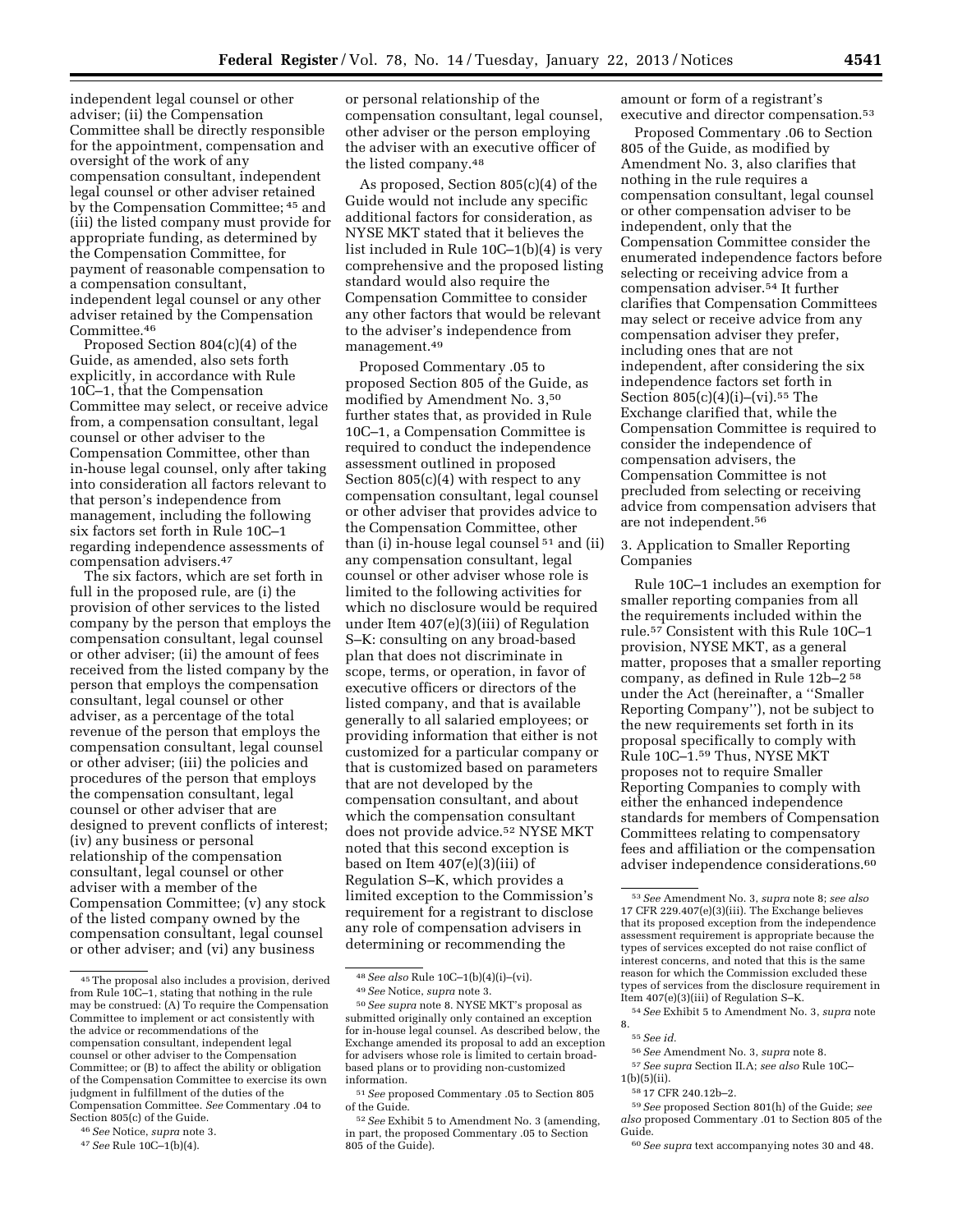NYSE MKT proposes in Section 801(h) of the Guide that Smaller Reporting Companies are not required to comply with Section 805(c)(1) concerning the additional independence factors for members serving on the Compensation Committee.61 A Smaller Reporting Company will be required to comply with proposed Section 805(c)(3) of the Guide regarding the requirements concerning the Compensation Committee's authority, responsibility and funding of compensation advisers.62 However, NYSE MKT proposes an exception from the proposed Section 805(c)(4) that would otherwise require the Smaller Reporting Company's Compensation Committee to consider independence factors before selecting such advisers.<sup>63</sup> Finally, as noted above, NYSE MKT proposes to amend Section 805(b) of the Guide to clarify that only Smaller Reporting Companies will be eligible to continue to avail themselves of the ability of the board, under exceptional and limited circumstances, to appoint a nonindependent director to the Compensation Committee.

#### 4. Exemptions

NYSE MKT proposes its existing exemptions from the Exchange's compensation-related listing rules currently in place, which are set forth in Section 801(a)–(d) and (g) of the Guide, apply also to the new requirements of the proposed rule change and thereby will continue to provide a general exemption from all of the Compensation Committee requirements of Section 805 of the Guide.<sup>64</sup> These include exemptions to the following issuers: (a) Any listed company of which over 50% of the voting power is held by an individual, group or another company (in other words, a controlled company); (b) limited partnerships and companies in bankruptcy; (c) asset backed and other passive business organizations (such as royalty trusts) or derivatives and special purpose securities; (d) closed-end and open-end management investment companies registered under the Investment Company Act of 1940; and (g) companies listing only preferred or debt securities.65 NYSE MKT states that these categories of issuers typically: (i) Are externally managed and do not

65*See* current Sections 801(a)–(d) and (g) of the Guide.

directly employ executives; (ii) do not by their nature have employees; or (iii) have executive compensation policy set by a body other than the board.66 In light of these structural reasons why these categories of issuers generally do not have compensation committees, the Exchange believes that it would be a significant and unnecessarily burdensome alteration in their governance structures to require them to comply with the proposed new requirements and that it is appropriate to grant them an exemption.<sup>67</sup>

Concerning foreign private issuers,<sup>68</sup> NYSE MKT's current rules in Section 110 of the Guide permit any such issuer to apply for an exemption from existing Compensation Committee requirements. NYSE MKT proposes that this allowance continue to apply, generally, to the Exchange's Compensation Committee requirements to foreign private issuers that seek exemption on the basis that they follow home country practice.69

NYSE MKT notes that Section 110 will continue to require foreign private issuers to disclose any significant ways in which their corporate governance practices differ from those followed by domestic companies under NYSE MKT listing standards in their annual report.70 As NYSE MKT no longer requires companies to distribute annual reports, except for its requirements in Section 610 with respect to the Web site posting and distribution of annual reports filed with the SEC, NYSE MKT proposes to modify Section 110 to provide that a company must either include this disclosure on its Web site or in its annual report it is required to file with the SEC. NYSE MKT does not propose to add any additional requirements to the disclosure requirement applicable to foreign private issuers, and argues that the explanation companies would likely provide for not having an independent compensation committee would simply be that they were not required to do so by home country law.71

68Under NYSE MKT's listing rules, the term ''foreign private issuer'' used in Section 110 of the Guide is defined by SEC's definition of foreign private issuer set out in Rule 3b–4(c) (17 CFR 240.3b–4). *See* Section 110 of the Guide; *see also*  Notice, *supra* note 3. The proposal also adds language to clarify that the exemption is not available to a foreign-based issuer that is not a foreign private issuer, as defined in Rule 3b–4(c) under the Act.

69*See* Notice, *supra* note 3.

70*See id. See also* Section 110 of the Guide. A foreign private issuer may provide this disclosure either on its Web site and/or in its annual report as distributed to shareholders in the United States. 71*See* Notice, *supra* note 3.

5. Transition to the New Rules for Companies Listed as of the Effective Date

The proposed rule change provides that certain of the new requirements for listed companies will be effective on July 1, 2013 and others will be effective after that date.72 Specifically, NYSE MKT proposes to amend Section 805(c)(5) to provide transition periods by which listed companies would be required to comply with the new Section 805(c)(1) Compensation Committee director independence standards. Pursuant to the proposal, listed companies would have until the earlier of their first annual meeting after January 15, 2014, or October 31, 2014, to comply with the new standards for Compensation Committee director independence. Existing Compensation Committee independence standards would continue to apply pending the transition to the new independence standards. NYSE MKT proposes that all other proposed sections of the proposal would become effective on July 1, 2013 for purposes of compliance by currently listed issuers that are not otherwise exempted. On July 1, 2013, such issuers will be required to comply with the provisions relating to the authority of a Compensation Committee to retain compensation consultants, legal counsel, and other compensation advisers, the authority to fund such advisers; and the responsibility of the committee to consider independence factors before selecting or receiving advice from such advisers.

6. Compliance Schedules: IPOs; Companies That Lose their Exemptions; Companies Transferring From Other Markets

NYSE MKT's existing rules permit certain companies listing on the Exchange to phase-in compliance with all of the Exchange's applicable independence requirements for Compensation Committees after the date that the company's securities first trade on NYSE MKT.73 NYSE MKT proposes to preserve its current compliance periods for those categories of issuers with respect to the enhanced independence standard for directors serving on the Compensation

<sup>61</sup>*See* Notice, *supra* note 3.

<sup>62</sup>*See id.* 

<sup>63</sup>*See* Notice, *supra* note 3.

<sup>64</sup>*See id.* In addition, such exempt companies would also thereby be exempt from the enhanced independence requirements for Compensation Committee composition described in proposed Section 803(A)(2) of the Guide.

<sup>66</sup>*See* Notice, *supra* note 3. 67*See id.* 

<sup>72</sup> During the transition periods described herein, existing Compensation Committee independence standards would continue to apply pending the transition to the new independence standards. The Exchange believes that its prior use of a similar transition period was satisfactory and that it is reasonable to follow the same approach in connection with the proposed changes to the Compensation Committee independence standards.

<sup>73</sup>*See* Section 809(a) of the Guide (''Effective Dates/Transitions'').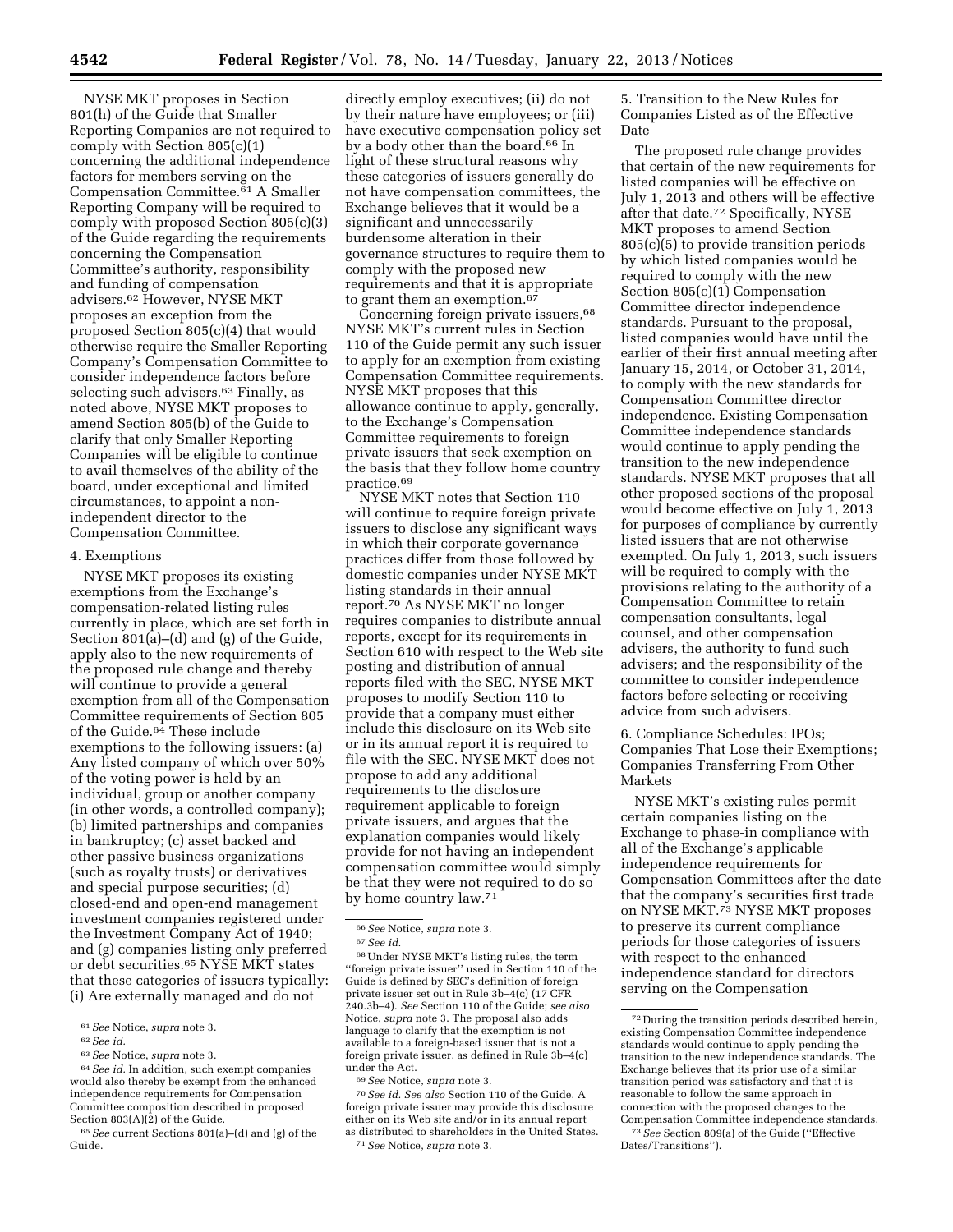Committee, which means that companies listing in conjunction with their initial public offerings would continue to be entitled to a transition under which the company must have: At least one independent member that meets the enhanced standards (concerning fees received by members and their affiliations) on its compensation committee by the listing date; at least a majority of independent members that meet the enhanced standards on the compensation committee within 90 days of the listing date; and a fully independent compensation committee where all members meet the enhanced standards within one year of the listing date.<sup>74</sup> Alternatively, companies listing in conjunction with their IPO may choose, instead, not to establish a formal compensation committee, instead relying upon a majority of independent directors to discharge the responsibilities.75

Companies that cease to qualify as foreign private issuers would not have a transition period under the proposed rules.

Companies listing upon transfer from another market with a substantially similar requirement will continue to be afforded the balance of any grace period afforded by the other market under current Section 809(b) of the Guide. Companies transferring from other markets that do not have a substantially similar requirement would have one year from the date of listing to satisfy the requirements of Section 805.

For a company that was, but has ceased to be, a Smaller Reporting Company, the proposed rule change, as modified by Amendment No. 3, establishes a compliance schedule based on certain dates relating to the company's change in status.76 Pursuant

75*See* current Section 809(a) of the Guide (''Effective Dates/Transitions'').

76*See* proposed Section 805(c)(5) of the Guide (Transition Period), as amended. In the proposal as originally submitted, the compliance schedule was to require compliance with the enhanced standards for director independence six months after the company ceases to be a Smaller Reporting Company, but immediate compliance with all other requirements. In Amendment No. 3, NYSE MKT states that while the revised compliance schedule is different from what it originally proposed, the

to Rule 12b–2 under the Act, a company tests its status as a Smaller Reporting Company on an annual basis as of the last business day of its most recently completed second fiscal quarter (the ''Smaller Reporting Company Determination Date''). A company with a public float of \$75 million or more as of the Smaller Reporting Company Determination Date will cease to be a Smaller Reporting Company as of the beginning of the fiscal year following the Smaller Reporting Company Determination Date. Under NYSE MKT's proposal, the day of this change in status is the beginning of the compliance period (''Start Date'').77

By six months from the Start Date, the company will be required to comply with Section 805(c)(4) of the Guide, which sets forth the provision described above relating to the requirement that the committee consider independence factors before selecting compensation advisers. Six months from the Start Date, the company will begin to comply with the additional requirements in Section 805(c)(1) regarding member independence on the compensation committee. Under the proposal, as amended, a company that has ceased to be a Smaller Reporting Company will be permitted to phase in its compliance with the enhanced independence requirements for compensation committee members (relating to compensatory fees and affiliation) as follows: (i) One member must satisfy the requirements by six months from the Start Date; (ii) a majority of members must satisfy the requirements by nine months from the Start Date; and (iii) all members must satisfy the requirements by one year from the Start Date.78 Alternatively, any such Smaller Reporting Company that does not have a formal compensation committee may comply with the transition requirements with respect to all of its independent directors as a group.

#### **III. Comments on the Proposed Rule Change and NYSE MKT's Response**

As stated previously, the Commission received no comments on the NYSE

77*See* Amendment No. 3, *supra* note 8.

78 During the compliance schedule, a company that has ceased to be a Smaller Reporting Company will be required to continue to comply with the rules previously applicable to it.

MKT Proposal. However, the Commission received a total of eight comment letters on the NYSE 79 and NYSE Arca proposals.80 The Commission is treating the comment letters submitted on the NYSE and NYSE Arca filings, for which comparable letters were not submitted on the NYSE MKT filing, as also being applicable to the NYSE MKT filing since the NYSE, NYSE Arca and NYSE MKT filings address the same substantive issues. NYSE Euronext, Inc., on behalf of NYSE MKT, also responds to these comment letters for the NYSE MKT proposal.81

Three commenters expressed general support for the proposal, although two believed that it needed to be amended before being approved.82 Some commenters supported specific provisions of the proposal,83 some opposed specific provisions,84 and some sought clarification of certain aspects of the proposal.85 Some commenters believed that the proposal fell short of meeting the requirements of Rule 10C– 1 and believed that it should have been more stringent.86 These and other comments, as well as NYSE MKT's responses to some of the comments that raised issues with the proposal, are summarized below.

#### *A. Definition of Independence*

#### 1. Consideration of Director Compensation

Three commenters believed that the proposal falls short of the requirements of Rule 10C–1, which, in their view, requires that fees paid to a director for service on the company's board also be considered.87 Two of these commenters,

81*See supra* note 6. NYSE Euronext, Inc.'s response addresses comments received on both the NYSE and NYSE Arca proposals.

82*See* Ameriprise Letter, which supported the proposal but believed that certain aspects were not sufficiently clear such that the proposal needed to be amended to provide additional clarity; ICI Letter, which urged approval of the proposal; and Corporate Secretaries Letter, which generally supported the proposal, but believed that certain of its aspects were unnecessarily burdensome or not sufficiently clear such that the proposal needed to be amended before being approved by the **Commission** 

83*See* Brown Letter, CII Letter, and ICI Letter. 84*See* AFL–CIO Letter, Brown Letter, and Wilson Sonsini Letter. *See also* CII Letter, which stated that it believed that specific aspects of the NYSE Arca proposal were lacking.

85*See* Ameriprise Letter and Corporate Secretaries Letter.

86*See* AFL–CIO Letter, Brown Letter, CII Letter, and Teamsters Letter.

87*See* Brown Letter, AFL–CIO Letter, and Teamsters Letter. As noted above, the comment letters refer specifically to NYSE, but apply equally to the NYSE MKT proposal.

<sup>74</sup>Currently, Section 809(a) of the Guide also provides that companies emerging from bankruptcy and companies which have ceased to be controlled companies are required to meet the majority independent board requirement within one year. Further, as with companies listing in conjunction with their IPOs, such companies may choose not to establish a compensation committee, instead relying upon a majority of independent directors to discharge the responsibilities of the committee. As NYSE MKT proposes no changes to this section, these companies would continue to be entitled to this transition period.

amended version will allow companies sufficient time to adjust to the differences, as many companies will likely not become aware of their change in status until significantly after the determination date and would therefore not utilize the transition period as originally proposed to bring themselves into compliance with the enhanced requirements, and that such companies would have significant difficulty in becoming compliant within the transition period as originally proposed.

<sup>79</sup>*See supra* note 5.

<sup>80</sup>*See id.*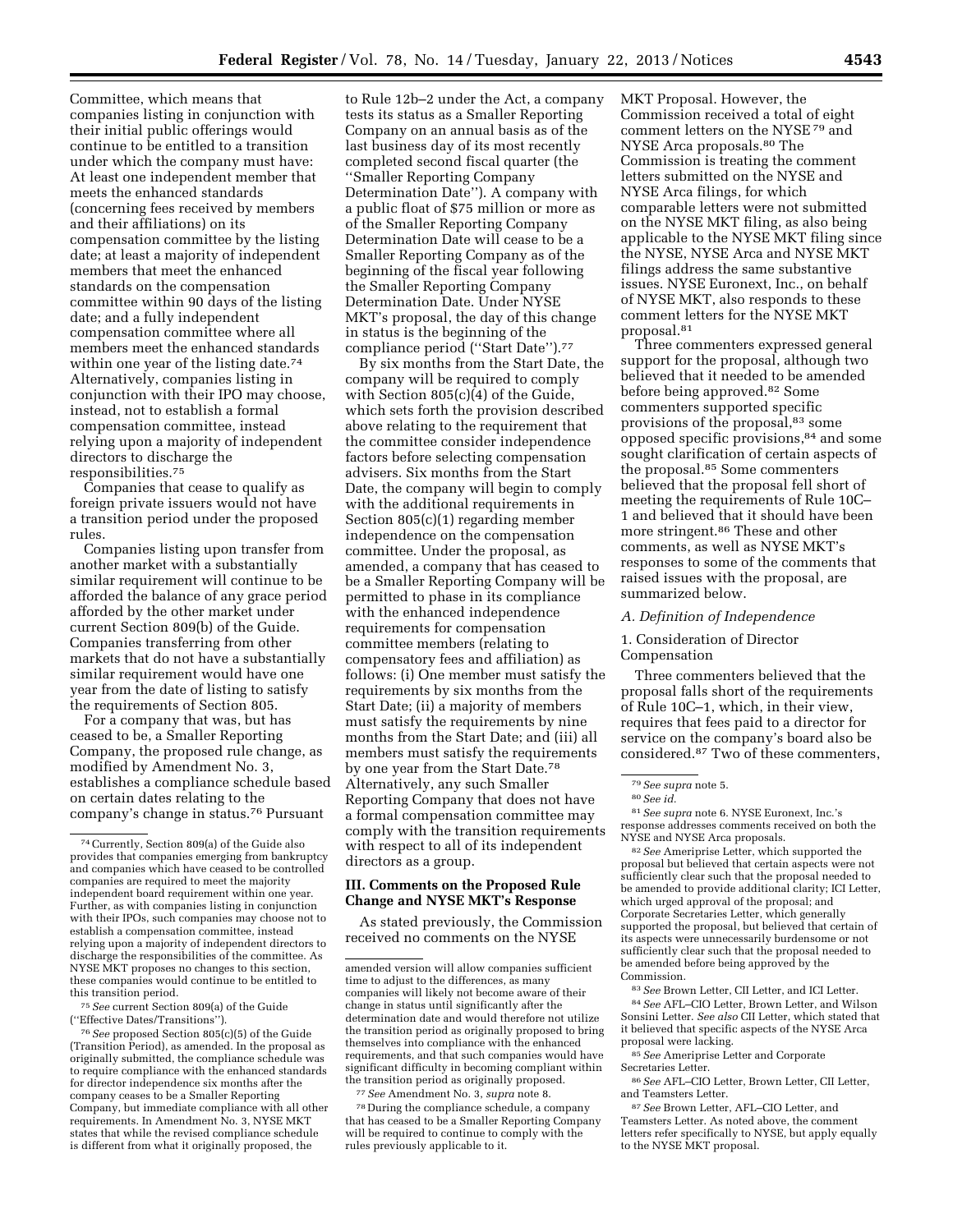after noting that the proposal did not require boards of directors to also consider the compensation paid to the directors for their service on the board in determining the independence of directors serving on the compensation committee, argued that the proposal falls short of the requirements of Rule 10C–1, which, in their view, requires that fees paid to a director for service on the company's board also be considered.88 The other commenter argued that the language of Section 10C of the Act itself, as well as its legislative history, indicates Congress's intent that such fees be considered.<sup>89</sup> These commenters believed that compensation for board service can result in ''the impairment of independence as a result of excessive fees,'' 90 because ''[h]igh director fees relative to other sources of income can compromise director objectivity,'' 91 and ''[h]ighly paid directors also may be inclined to approve large executive pay packages.'' 92 One of these commenters believed that the requirement of Section 10C of the Act and Rule 10C–1 to consider the source of compensation of a director goes further, and applies to all types of compensation that a director may receive, including compensation paid by any person, including nonissuers.93

In its response to comments, NYSE MKT stated that, as all non-management directors of a listed company are eligible to receive the same fees for service as a director or board committee member, NYSE MKT does not believe that it is likely that director compensation would be a relevant consideration for compensation committee independence.94 NYSE MKT noted that, however, the proposed rules require the board to consider all relevant factors in making compensation committee independence determinations.95 Therefore, NYSE MKT believed that, to the extent that excessive board compensation might affect a director's independence, the proposed rules would require the board to consider that factor in its determination.96

93*See* Brown Letter.

2. Personal or Business Relationships Between Directors and Officers

Some commenters believed that the proposed rules should explicitly require the board of a listed company, when considering affiliations of a director in determining eligibility for compensation committee membership, to consider personal or business relationships between the director and the company's executive officers.97 As expressed by two of these commenters, ''too many corporate directors have significant personal, financial or business ties to the senior executives that they are responsible for compensating.'' 98

Some commenters believed that related party transactions should explicitly be included as a relevant factor in determining independence for members of compensation committees.99 The additional requirements suggested by commenters also included, for example, disqualification of a director from membership on the compensation committee if an immediate family member of the director received compensation in excess of \$120,000 a year from the company even if that family member was not an executive officer of the company; 100 or if the director has, or in the past five years has had, a personal contract with the company, with an executive officer of the company, or with any affiliate of the company.101

One commenter acknowledged that the proposal would require consideration of all factors specifically relevant to determining whether a director has a relationship which is material to that director's ability to be independent from management, but argued that such requirement is not sufficient to ensure that boards weigh

100*See id.* NYSE MKT's definition of Independent Director already disqualifies a director from membership on the compensation committee if an immediate family member of the director receives in excess of \$120,000 from the company or was an executive officer of the company.

101*See* CII Letter. The commenter acknowledged, however, that NYSE Arca's existing director requirements implicitly require this consideration, but similarly recommended that the importance of the factor requires it be explicit in the proposal. Outside the scope of this proposal, the commenter also suggested NYSE Arca consider, at some future date, developing a more comprehensive and robust definition of independent directors that could be applicable to all board committees and provided a proposed definition for NYSE Arca's consideration.

personal or business relationships between directors and executive officers.102 In support, the commenter argued that: (1) Such relationships were not technically with the ''listed company'' and therefore would at least create confusion as to whether it should be considered; (2) the omission of an explicit reference to this relationship was inconsistent with other approaches taken in the proposal that made reference to certain other relationships; and (3) legislative history makes it clear that Congress expected these relationships to be explicitly considered in determining director independence.103

In response, NYSE MKT noted that the existing independence standards of NYSE MKT require the board to make an affirmative determination that there is no material relationship between the director and the company which would affect the director's independence.104 NYSE MKT further stated that commentary to Section 303A.02(a) of the NYSE Listed Company Manual explicitly notes with respect to the board's affirmative determination of a director's independence that the concern is independence from management, and NYSE MKT and NYSE Arca have always interpreted their respective director independence requirements in the same way.105 Consequently, NYSE MKT stated that it did not believe that any further clarification of this requirement is necessary.106

As to a requirement to consider related party transactions, NYSE MKT responded that it believes that this is unnecessary as the existing director independence standards require boards to consider all material factors relevant to an independence determination, as do the specific compensation committee independence requirements of the proposed rules.107

3. Sufficiency of Single Factor and Additional Comments on Independence

Two commenters explicitly sought clarification that a single factor can result in the loss of independence.108 In its response letter, NYSE MKT confirmed that it has interpreted the

107*See* NYSE Response Letter.

<sup>88</sup>*See* AFL–CIO Letter and Teamsters Letter, noting that Rule 10C–1 requires the exchanges to consider a director's ''source of compensation,'' and arguing that this phrase includes director fees. 89*See* Brown Letter.

<sup>90</sup> *Id.* 

<sup>91</sup>*See* AFL–CIO Letter and Teamsters Letter. 92 *Id.* 

<sup>94</sup>*See* NYSE Response Letter.

<sup>95</sup>*See id.* 

<sup>96</sup>*See id.* 

<sup>97</sup>*See* AFL–CIO Letter, Brown Letter, CII Letter, and Teamsters Letter. As noted above, the comment letters refer specifically to NYSE and NYSE Arca, but apply equally to the NYSE MKT proposal.

<sup>98</sup>AFL–CIO Letter and Teamsters Letter.

<sup>99</sup>*See* AFL–CIO Letter and Teamsters Letter. As noted above, the comment letters refer specifically to NYSE, but apply equally to the NYSE MKT proposal.

<sup>102</sup>*See* Brown Letter. As noted above, the comment letter refers specifically to NYSE, but applies equally to the NYSE MKT proposal. 103*See id.* 

<sup>104</sup>*See* NYSE Response Letter.

<sup>105</sup>*See id.* 

<sup>106</sup>*See id.* 

<sup>108</sup>*See* AFL–CIO Letter and Teamsters Letter. As noted above, the comment letters refer specifically to NYSE, but apply equally to the NYSE MKT proposal.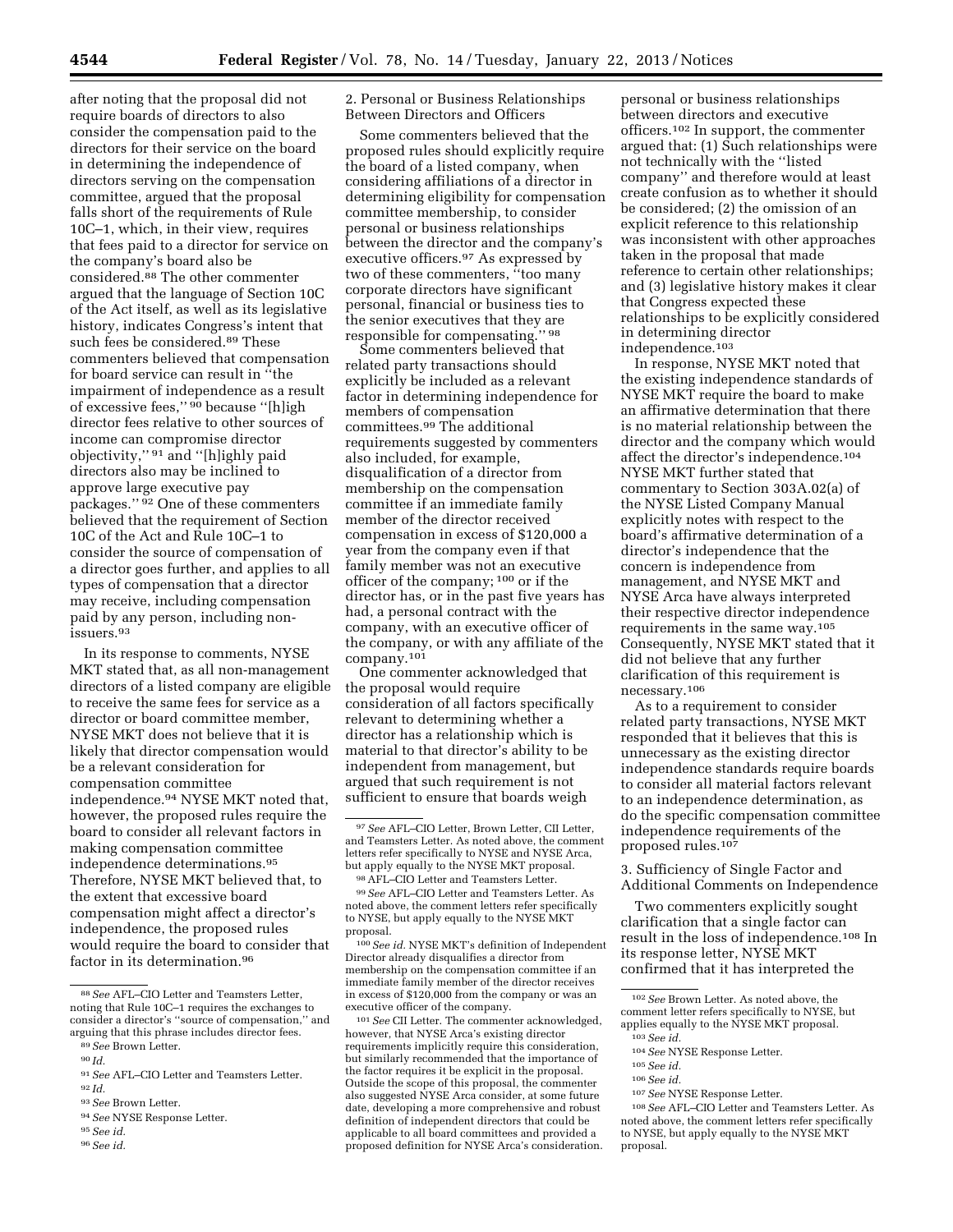existing general board independence standards as providing that a single relationship could be sufficiently material that it would render a director non-independent. NYSE MKT stated it was not aware that there has been any confusion with respect to this interpretation.109 Consequently, NYSE MKT did not believe it is necessary to include in the proposed rules a statement that a single factor may be sufficiently material to render a director non-independent, as this is clearly the intention of the rules as drafted.110

Some of the above commenters expressed the belief, in general, that the definition of an independent director should be more narrowly drawn, that the bright-line tests of independence should be strengthened, and that the standards of independence should be uniform for all committees requiring independent directors.111

One commenter believed that the requirement that the board ''must consider all factors specifically relevant to determining whether a director has a relationship to the listed company which is material to that director's ability to be independent from management in connection with the duties of a compensation committee member'' was vague and unnecessary in light of the comprehensive factors already required.112 In responding to this commenter, NYSE MKT disagreed, noting that the requirement to consider all material relationships, not just those enumerated, was essential, as it is impossible to foresee all relationships that may be material.<sup>113</sup>

#### *B. Compensation Adviser Independence Factors*

The Commission received letters from four commenters relating to the provision of the proposed rule change that requires a compensation committee to take into consideration the factors set forth in the proposal in the selection of a compensation consultant, legal counsel, or other adviser to the committee.114

## 1. Additional Factors for Consideration

One commenter generally supported the proposal's requirement that a board consider six independence factors before engaging an adviser, but believed that at least one additional factor should be considered: ''Whether the compensation committee consultants, legal counsel or other advisers require that their clients contractually agree to indemnify or limit their liability.'' 115 The commenter believed that such contractual provisions, which the commenter indicated have become standard practice for many consultants, ''raise conflict of interest red flags'' that every compensation committee should consider in determining the independence of the consultant.116

In response, NYSE MKT stated that it did not believe that this is an appropriate addition because a relationship would affect an adviser's independence from management only if it gave rise to a concern that it would subject the adviser to influence by management.117 It was not apparent to NYSE MKT why the existence of contractual indemnification and limitation of liability provisions would subject an adviser to any influence by management and, therefore, it is not clear how they are relevant to an independence determination.118 NYSE MKT expressed no view on the desirability of such agreements.<sup>119</sup>

#### 2. Non-Independent Consultants

One commenter suggested that, although the portion of the proposal which relates to the compensation committee's use of a compensation consultant was thoughtfully drafted and accurately reflects the substance of Rule 10C–1, there was a possibility that a reader may not properly interpret the intended meaning of proposed Section 303A.05(c) of the NYSE Listed Company Manual concerning the use of compensation consultants, legal counsel and advisers that are not independent.120 First, the commenter suggested the use of the example ''independent legal counsel'' might be read to require the compensation committee to only use independent legal counsel, when Rule 10C–1 would otherwise permit a compensation committee to receive advice from nonindependent counsel, such as in-house

counsel or outside counsel retained by management.121 Second, the commenter suggested that the proposal could be revised to emphasize that a compensation committee is not responsible for advisers retained by management or other parties.<sup>122</sup> Third, the commenter suggested that the section addressing the funding of consultants should be revised to make clear that: (a) Retained legal counsel need not be independent: And (b) expenses of an adviser, in addition to its compensation, would also be provided for by the issuer.123 Fourth, the commenter suggested that the proposal be clarified to require a compensation committee to take into account the independence requirements only when selecting a consultant for matters related to executive compensation, rather than for consultants selected to assist with any other responsibilities the committee may have in addition to executive compensation.124 In response, NYSE MKT noted that Amendment No. 3 amended the proposed rule text to provide that: (i) Nothing in the proposed rules requires a compensation consultant, legal counsel or other compensation adviser to be independent, only that the compensation committee consider the enumerated independence factors before selecting a compensation adviser; and (ii) the compensation committee may select any compensation adviser they prefer including ones that are not independent, after considering the six independence factors outlined in the proposed rules.125 In addition, NYSE MKT noted that Rule 10C–1 and the SEC's adopting release refer only to compensation advisers generally without carving out compensation advisers retained by the compensation committee with respect to matters other than executive compensation.126

One commenter believed that the proposed rule could be read as requiring a compensation committee to consider the independence factors set forth in Rule 10C–1 when selecting any consultant providing advice to the compensation committee, including any outside legal counsel that might provide legal advice to a compensation committee.127 The commenter argued that outside legal counsel often provides advice to compensation committees on matters other than how much a

<sup>109</sup>*See* NYSE Response Letter.

<sup>110</sup>*See id.* 

<sup>111</sup>*See* CII Letter, AFL–CIO Letter, and Teamsters Letter.

<sup>112</sup>*See* Corporate Secretaries Letter. As noted above, the comment letter refers specifically to NYSE, but applies equally to the NYSE MKT proposal.

<sup>113</sup>*See* NYSE Response Letter.

<sup>114</sup>*See* Ameriprise Letter, Wilson Sonsini Letter, CII Letter, and Corporate Secretaries Letter. As noted above, the comment letters refer specifically to NYSE and NYSE Arca, but apply equally to the NYSE MKT proposal.

<sup>115</sup>*See* CII Letter. As noted above, the comment letter refers specifically to NYSE Arca, but applies equally to the NYSE MKT proposal.

<sup>116</sup>*See* CII Letter.

<sup>117</sup>*See* NYSE Response Letter.

<sup>118</sup>*See id.* 

<sup>119</sup>*See id.* 

<sup>120</sup>*See* Ameriprise Letter.

<sup>121</sup>*See id.* 

<sup>122</sup>*See id.* 

<sup>123</sup>*See id.* 

<sup>124</sup>*See id. See also* Corporate Secretaries Letter.

<sup>125</sup>*See* NYSE Response Letter.

<sup>126</sup>*See id.* 

<sup>127</sup>*See* Wilson Sonsini Letter.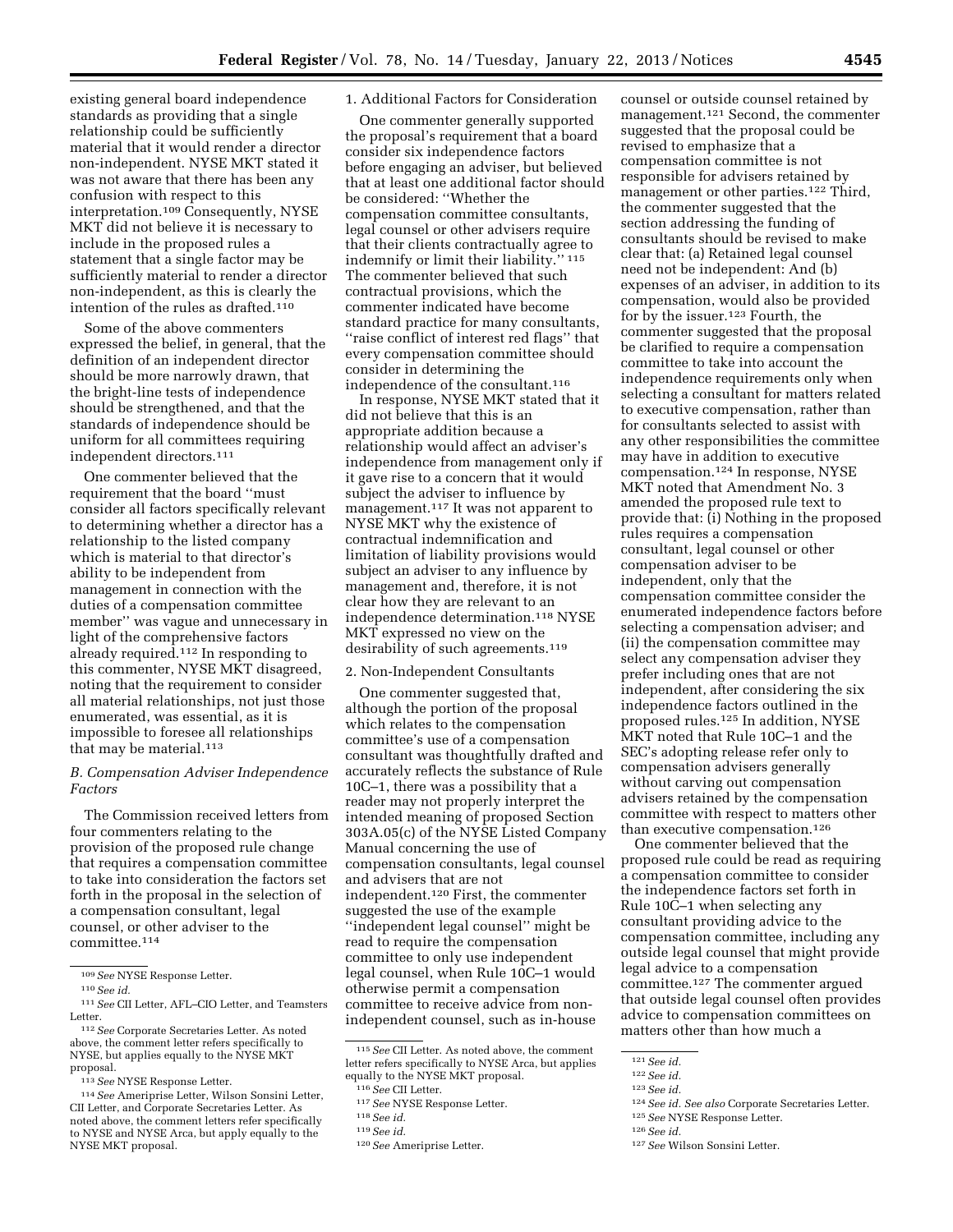company should pay an executive.<sup>128</sup> The commenter suggested it would not be ''necessary or a good use of resources for compensation committees to review independence factors for such attorneys providing advice to the compensation committee.'' 129 The commenter stated that no other rule requires a board committee to consider the independence of its regular legal counsel,130 and noted that, while it may, at times, be appropriate for a board or a committee to consider independence factors, such a consideration should not be made part of a listing standard that singles out the compensation committee.131 The commenter suggested that different language originally proposed by The NASDAQ Stock Market LLC reflected a more balanced rule that only required the compensation committee to consider the independence when selecting independent legal counsel, not every outside attorney that provides advice to the compensation committee.<sup>132</sup>

In response, NYSE MKT stated that it believes that its proposal is dictated by Rule 10C–1, which excludes only inhouse legal counsel from the requirement to conduct an independence analysis with respect to any legal counsel consulted by the compensation committee, including the company's regular securities or tax counsel.133 NYSE MKT noted that the Rule 10C–1 Adopting Release provides that ''[t]he exemption of in-house counsel from the independence analysis will not affect the obligation of a compensation committee to consider the independence of outside legal counsel or compensation consultants or other advisers retained by management or by the issuer.'' 134

Another commenter, while generally supporting the proposal, maintained that the required independence assessment will be ''time-consuming and burdensome'' due to the scope of information that will need to be gathered in order to conduct the required independence assessment.135

132*See id.* The Commission notes that The NASDAQ Stock Market LLC has since revised its proposed rule language and added commentary that makes clear its original intent that the compensation committee of an issuer listed on The NASDAQ Stock Market LLC, absent an exemption, must consider the independence of every adviser, other than in-house legal counsel, that provides advice to the compensation committee, including non-independent legal counsel. *See* SR–NASDAQ– 2012–109, Amendment No. 1.

<sup>133</sup>*See* NYSE Response Letter. 134*See id.* 

135*See* Corporate Secretaries Letter.

This commenter believed that uncertainty over the scope of the requirement could have a counterproductive effect of discouraging compensation committees from obtaining the advice of advisers subject to the rule, particularly in situations where quick action is required of the compensation committee, and further identified a number of specific issues that it believed NYSE should address to provide greater clarity regarding the standard.<sup>136</sup>

In response, NYSE MKT disagreed with the commenter, arguing that it was impossible to specifically enumerate every category of relationship which might be material to a compensation committee adviser's independence.137 NYSE MKT believes that it is therefore necessary for a compensation committee to conduct a more flexible analysis.138 NYSE MKT believes that it would not be appropriate for it to identify additional relevant factors in the rule, as it would be impossible to predict every category of relationship that might be material.<sup>139</sup>

#### *C. Opportunity To Cure Defects*

One commenter supported the rule proposed to permit issuers a period of time, under specified conditions, to cure failures to comply with the independence requirements for compensation committee members.140 The commenter was concerned, however, that the proposed rules did not specify a cure period for any other form of non-compliance with the new rules.141 The commenter believed that a company should be allowed to take corrective action within a reasonable time after the company's senior executives learn of the non-compliance.

In response, NYSE MKT noted that it had existing policies and procedures that govern non-compliance with rules

140*See* Corporate Secretaries Letter. As noted above, the comment letters refer specifically to NYSE, but apply equally to the NYSE MKT proposal.

141*See id.* The commenter mentioned, in particular, the requirement that the committee may obtain advice from a consultant or adviser only after assessing that individual's independence. The commenter believed that inadvertent violations of this requirement could arise, for example, if a person is appearing before a compensation committee solely to provide information or other services, and the individual then on a solicited or unsolicited basis makes a statement that could be viewed as providing advice on executive compensation. In the absence of a cure mechanism, the commenter believed, the company would be in violation of the listing standard and have no recourse.

generally and that these provisions would apply to any events of noncompliance under the proposed rules.142 NYSE MKT believes these provisions provide it with the ability to grant a discretionary period for an issuer to return to compliance, and noted that the determination of a reasonable cure period can only be made in light of specific facts and circumstances.<sup>143</sup>

#### *D. Exemptions*

The Commission received one comment letter supporting the proposal to exempt investment companies from the Rule 10C–1 requirements.144 As the commenter noted, although Rule 10C–1 exempts certain entities, including registered open-end management investment companies, from the enhanced independence requirements for members of compensation committees, it did not explicitly exempt other types of investment companies registered under the Investment Company Act of 1940 (''Investment Company Act''), including closed-end funds, from any of the requirements of Rule 10C–1. Under the proposal, both closed-end and open-end funds would be exempt from all the requirements of the rule. The commenter supported this aspect of the proposal, stating that both open-end and closed-end funds typically are externally managed and do not employ executives or, by their nature, have employees. The commenter agreed with the proposal that it would be significantly and unnecessarily burdensome to require such entities to comply with the proposed requirements, and further noted that any conflicts with respect to compensation of investment advisers are governed by the Investment Company Act.145

#### *E. Transition Period*

One commenter voiced support for the transition period proposed for compliance with the new compensation committee independence standard, but believed that NYSE should provide a longer period for companies to satisfy proposed Section 303A.05 of the NYSE Listed Company Manual, relating to the authority of a compensation committee to retain compensation consultants, legal counsel, and other compensation advisers; the authority to fund such advisers; and the responsibility of the

<sup>128</sup>*See id.* 

<sup>129</sup>*See id.* 

<sup>130</sup>*See id.* 

<sup>131</sup>*See id.* 

 $^{136}\mathrm{The}$  Commission notes that NYSE MKT addressed some of the commenter's concerns in Amendment No. 3, *supra* note 8.

<sup>137</sup>*See* NYSE Response Letter.

<sup>138</sup>*See id.* 

<sup>139</sup>*See id.* 

<sup>142</sup>*See* NYSE Response Letter.

<sup>143</sup>*See id.* 

<sup>144</sup>*See* ICI Letter. As noted above, the comment letters refer specifically to NYSE, but apply equally to the NYSE MKT proposal.

<sup>145</sup>*See* ICI Letter.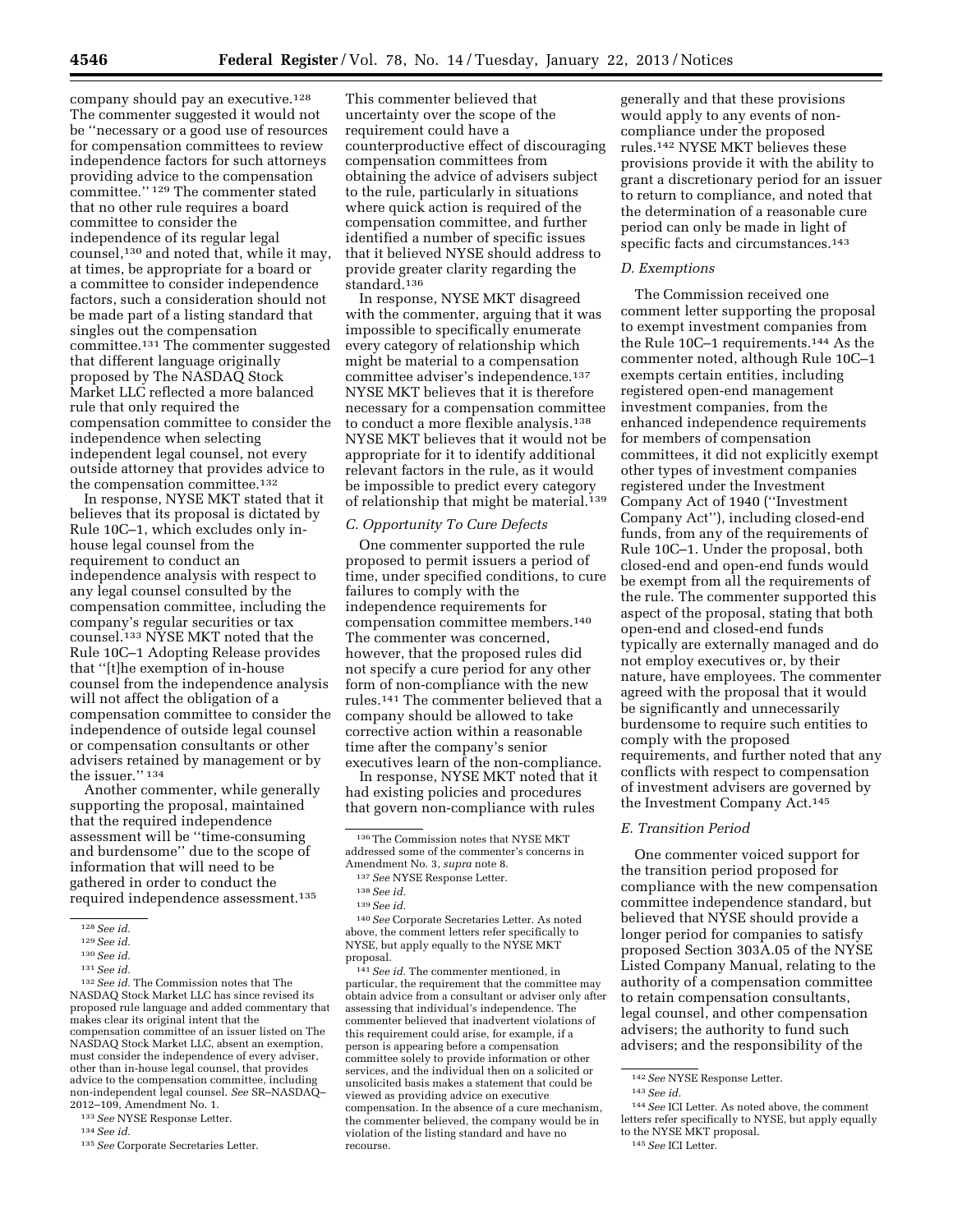committee to consider independence factors before selecting such advisers.146

In response, the Exchange stated that it believed that the transition periods are sufficient to enable companies to become compliant on a timely basis in a manner that is not unduly burdensome.147 The Exchange also noted that the proposed transition period was identical to that used at the time of the initial implementation of NYSE's current board and committee independence requirements and that NYSE MKT believes that the transition period was not unduly burdensome for companies at that time.148

#### **IV. Discussion**

After careful review, the Commission finds that the NYSE MKT proposal, as amended, is consistent with the Act and the rules and regulations thereunder applicable to a national securities exchange.149 In particular, the Commission finds that the amended proposed rule change is consistent with the requirements of Section 6(b) of the Act,150 as well as with Section 10C of the Act 151 and Rule 10C–1 thereunder.152 Specifically, the Commission finds that the proposed rule change, as amended, is consistent with Section 6(b)(5) of the Act,<sup>153</sup> which requires that the rules of a national securities exchange be designed, among other things, to prevent fraudulent and manipulative acts and practices; to promote just and equitable principles of trade; to remove impediments to and perfect the mechanism of a free and open market and a national market system; and, in general, to protect investors and the public interest; and not be designed to permit, among other things, unfair discrimination between issuers.

The development and enforcement of meaningful listing standards for a national securities exchange is of substantial importance to financial markets and the investing public. Meaningful listing standards are especially important given investor expectations regarding the nature of companies that have achieved an exchange listing for their securities. The

corporate governance standards embodied in the listing rules of national securities exchanges, in particular, play an important role in assuring that companies listed for trading on the exchanges' markets observe good governance practices, including a reasoned, fair, and impartial approach for determining the compensation of corporate executives. The Commission believes that the NYSE MKT proposal will foster greater transparency, accountability, and objectivity in the oversight of compensation practices of listed issuers and in the decisionmaking processes of their Compensation Committees.

In enacting Section 10C of the Act as one of the reforms of the Dodd-Frank Act,154 Congress resolved to require that ''board committees that set compensation policy will consist only of directors who are independent.'' 155 In June 2012, as required by this legislation, the Commission adopted Rule 10C–1 under the Act, which directs the national securities exchanges to prohibit, by rule, the initial or continued listing of any equity security of an issuer (with certain exceptions) that is not in compliance with the rule's requirements regarding issuer compensation committees and compensation advisers.

In response, NYSE MKT submitted the proposed rule change, which includes rules intended to comply with the requirements of Rule 10C–1 and additional provisions designed to strengthen the Exchange's listing standards relating to compensation committees. The Commission believes that the proposed rule change satisfies the mandate of Rule 10C–1 and otherwise will promote effective oversight of its listed issuers' executive compensation practices.

The Commission notes that a number of the commenters generally supported substantially similar proposed rule changes, although some commenters offered suggestions to clarify or improve various provisions of the proposals. The Commission believes that the proposed rule change, as modified by Amendment Nos. 1 and 3, appropriately revises NYSE MKT's rules for Compensation Committees of listed companies, for the following reasons:

## *A. Compensation Committee Composition*

As discussed above, under Rule 10C– 1, the exchanges must adopt listing standards that require each member of a compensation committee to be independent, and to develop a definition of independence after considering, among other relevant factors, the source of compensation of a director, including any consulting, advisory or other compensatory fee paid by the issuer to the director, as well as whether the director is affiliated with the issuer or any of its subsidiaries or their affiliates.

The Commission notes that Rule 10C– 1 leaves it to each exchange to formulate a final definition of independence for these purposes, subject to review and final Commission approval pursuant to Section 19(b) of the Act. As the Commission stated in the Rule 10C–1 Adopting Release, ''given the wide variety of issuers that are listed on exchanges, we believe that the exchanges should be provided with flexibility to develop independence requirements appropriate for the issuers listed on each exchange and consistent with the requirements of the independence standards set forth in Rule  $10C-1(b)(1)$ ."<sup>156</sup> This discretion comports with the Act, which gives the exchanges the authority, as selfregulatory organizations, to propose the standards they wish to set for companies that seek to be listed on their markets consistent with the Act and the rules and regulations thereunder, and, in particular, Section 6(b)(5) of the Act.

As noted above, in addition to retaining its existing independence standards that currently apply to board and Compensation Committee members, which include certain bright-line tests, NYSE MKT has enhanced its listing requirements regarding Compensation Committees by adopting additional standards for independence to comply with the Fees Factor and Affiliation Factor, as well as the other standards set forth in Rule 10C–1. The NYSE MKT's proposal also adopts the cure procedures required in Rule 10C–1(a)(3) for Compensation Committee members who cease to be independent for reasons outside their reasonable control, so long as the majority of the members of the Compensation Committee continue to be independent, and proposes the requirement that executive

<sup>146</sup>*See* Corporate Secretaries Letter. As noted above, the comment letters refer specifically to NYSE, but apply equally to the NYSE MKT proposal.

<sup>147</sup>*See* NYSE Response Letter.

<sup>148</sup>*See id.* 

<sup>149</sup> In approving the NYSE MKT proposed rule change, as amended, the Commission has considered its impact on efficiency, competition and capital formation. 15 U.S.C. 78c(f).

<sup>150</sup> 15 U.S.C. 78f(b).

<sup>151</sup> 15 U.S.C. 78j–3.

<sup>152</sup> 17 CFR 240.10C–1.

<sup>153</sup> 15 U.S.C. 78f(b)(5).

<sup>154</sup>*See supra* note 9.

<sup>155</sup>*See* H.R. Rep. No. 111–517, Joint Explanatory Statement of the Committee of Conference, Title IX, Subtitle E ''Accountability and Executive Compensation,'' at 872–873 (Conf. Rep.) (June 29, 2010).

<sup>156</sup>As explained further in the Rule 10C–1 Adopting Release, prior to final approval, the Commission will consider whether the exchanges' proposed rule changes are consistent with the requirements of Section 6(b) and Section 10C of the Act.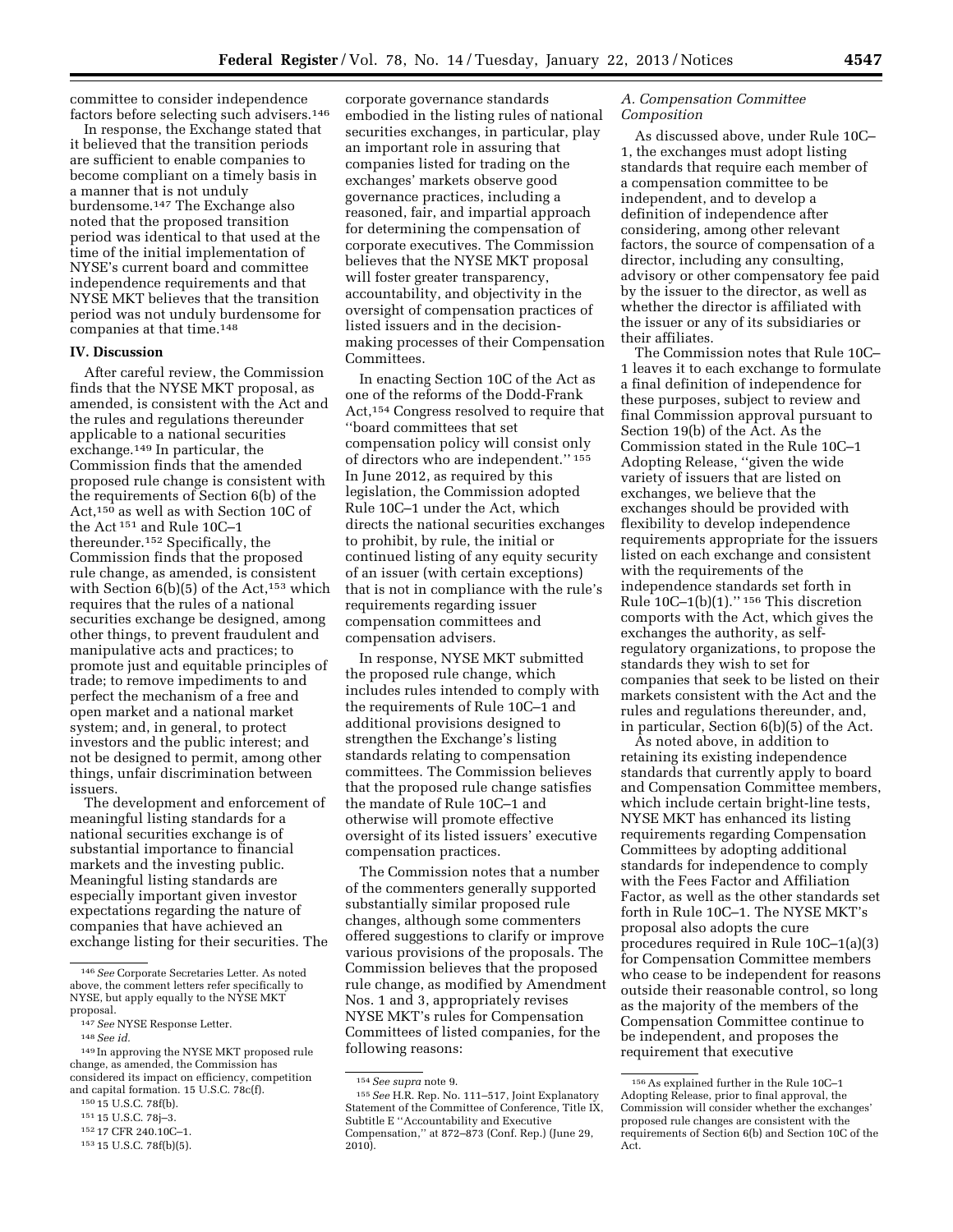compensation must be determined either by a compensation committee comprised of independent directors,157 or by a majority of independent directors in the absence of a formal committee, as required by Rule 10C–1.

In addition, as noted above, NYSE MKT eliminates, for all companies other than Smaller Reporting Companies, the ability of the board under exceptional and limited circumstances to appoint a non-independent director to the Compensation Committee.

Further, as discussed in more detail below, the NYSE MKT proposal, while it does not require a formal charter, still includes requirements that the Compensation Committee must be afforded the authority and responsibilities as to compensation advisers as set forth under Rule 10C–1. Taken as a whole, the Commission believes that these changes will strengthen the oversight of executive compensation in NYSE MKT-listed companies and further greater accountability, and will therefore further the protection of investors consistent with Section 6(b)(5) of the Act.

The Commission believes that the Exchange's proposal, which requires the consideration of the additional independence factors for Compensation Committee members, is designed to protect investors and the public interest and is consistent with the requirements of Sections 6(b)(5) and 10C of the Act and Rule 10C–1 thereunder.

With respect to the Fees Factor of Rule 10C–1, the Exchange commentary states when considering the source of a director's compensation in determining independence for compensation committee service, the board should consider whether the director receives compensation from any person or entity that would impair his ability to make independent judgments about the listed company's executive compensation. In addition to the continued application of the NYSE MKT's current bright-line tests, NYSE MKT's new rules also require the board to consider all relevant factors in making independence determinations for compensation committee membership. The Exchange believes that these requirements of proposed Section 805(c)(1) of the Guide, in addition to the

general director independence requirements, represent an appropriate standard for Compensation Committee independence that is consistent with the requirements of Rule 10C–1 and the Fees Factor.

The Commission believes that the provisions noted above to address the Fees Factor give a board broad flexibility to consider a wide variety of fees, including any consulting, advisory or other compensatory fee paid by the issuer or entity, when considering a director's independence for Compensation Committee service. While the Exchange does not bar all compensatory fees, the approach is consistent with Rule 10C–1 and provides a basis for a board to prohibit a director from being a member of the Compensation Committee, should the director receive compensation that impairs the ability to make independent decisions on executive compensation matters, even if that compensation does not exceed the threshold in the brightline test.158 The Commission, therefore, believes that the proposed compensatory fee requirements comply with Rule 10C–1 and are designed to protect investors and the public interest, consistent with Section 6(b)(5) of the Act. The Commission notes that the compensatory fee consideration may help ensure that Compensation Committee members are less likely to have received fees, from either the issuer or another entity, that could potentially influence their decisions on compensation matters.

The Commission recognizes that some commenters did not believe that the proposal went far enough because NYSE MKT did not adequately consider the compensation that directors receive for board or committee service in formulating its standards of independence for service on the compensation committee, and, in particular, the levels to which such compensation may rise,159 or otherwise favored additional requirements.160 The Commission notes, however, that to the extent a conflict of interest exists because directors set their own

compensation, companies must disclose director compensation, and investors will become aware of excessive or noncustomary director compensation through this means. In addition, as NYSE MKT states, a company's board of directors must consider all relevant factors in making compensation committee independence determinations, and if director fees could, in the opinion of the board, impair the director's independent judgment with respect to compensationrelated matters, the board could therefore consider director compensation in that context.161 The Commission believes that, based on the NYSE MKT's argument and the disclosure requirements noted above, these arguments are sufficient to find that NYSE MKT has complied with the requirements of Rule 10C–1 in this regard.

With respect to the Affiliation Factor of Rule 10C–1, NYSE MKT has concluded that an outright bar from service on a company's Compensation Committee of any director with an affiliation with the company, its subsidiaries, and their affiliates is inappropriate for Compensation Committees. NYSE MKT's existing independence standards will also continue to apply to those directors serving on the Compensation Committee. NYSE MKT maintains that it may be appropriate for certain affiliates, such as representatives of significant stockholders, to serve on Compensation Committees as ''share ownership in the listed company aligns the director's interests with those of unaffiliated shareholders, as their stock ownership gives them the same economic interest in ensuring that the listed company's executive compensation is not excessive.'' In spite of the argument of two commenters in favor of an outright ban on affiliations with the company,<sup>162</sup> the Commission believes that NYSE MKT's approach of requiring boards only to consider such affiliations is reasonable and consistent with the requirements of the Act.

The Commission notes that Congress, in requiring the Commission to direct the exchanges to consider the Affiliation Factor, did not declare that an absolute bar was necessary. Moreover, as the

<sup>157</sup>Under the NYSE MKT proposal, Smaller Reporting Companies will retain the ability to appoint, under exceptional and limited circumstances, a non-independent director to a Compensation Committee, thereby allowing executive compensation to be determined by a compensation committee comprised of a majority of independent directors, rather than entirely by independent directors.

<sup>158</sup>*See supra* note 34, setting forth the existing

<sup>&</sup>lt;sup>159</sup> See AFL–CIO Letter, Brown Letter, and Teamsters Letter, maintaining that NYSE's proposal ''falls short'' of the Rule 10C–1 provision requiring exchanges to consider a director's source of compensation. *See also supra* notes 97–101 and accompanying text. As stated by commenters, ''[h]igh director fees relative to other sources of income can compromise director objectivity'' and ''[h]ighly paid directors also may be more inclined to approve large executive pay packages.'' AFL–CIO Letter. *See also* Teamsters Letter. As noted above, the comment letters refer specifically to NYSE, but apply equally to the NYSE MKT proposal. 160*See, e.g.,* CII Letter.

<sup>161</sup>*See* NYSE Response letter, *supra* note 6. The Commission also notes that in the NYSE Response Letter, the Exchange states that to the extent that excessive board compensation might affect a director's independence, the new rules would require the board to consider that factor in its independence determination.

<sup>162</sup>*See* Teamsters Letter and AFL–CIO Letter. As noted above, the comment letters refer specifically to NYSE, but apply equally to the NYSE MKT proposal.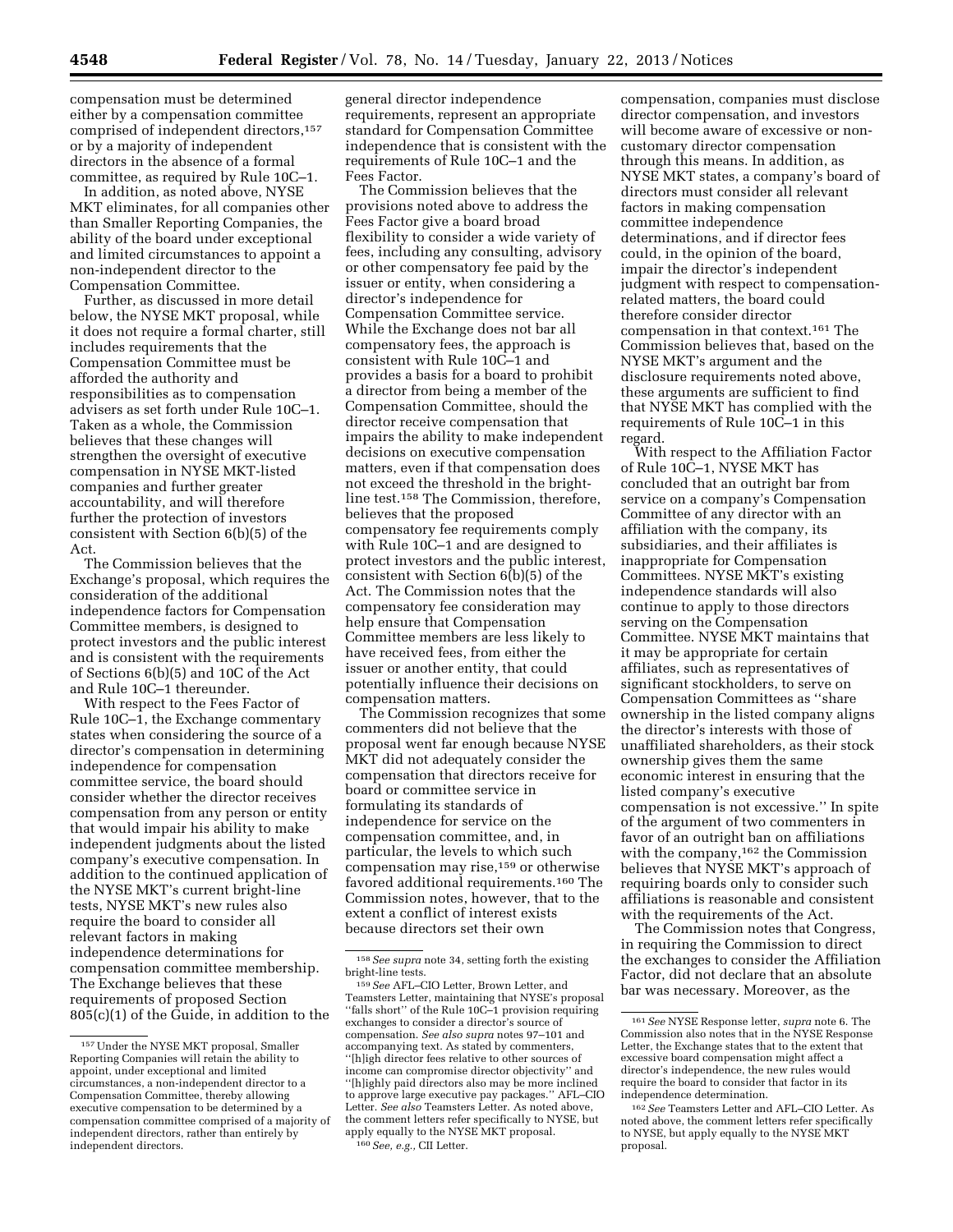Commission stated in the Rule 10C–1 Adopting Release, ''In establishing their independence requirements, the exchanges may determine that, even though affiliated directors are not allowed to serve on audit committees, such a blanket prohibition would be inappropriate for compensation committees, and certain affiliates, such as representatives of significant shareholders, should be permitted to serve."  $^{\rm 163}$  In determining that NYSE MKT's affiliation standard is consistent with Sections 6(b)(5) and 10C under the Act, the Commission notes that NYSE MKT's proposal requires a company's board, in selecting Compensation Committee members, to consider whether any such affiliation would impair a director's judgment as a member of the Compensation Committee. The NYSE MKT rule further states that, in considering affiliate relationships, a board should consider whether such affiliate relationship places the director under the direct or indirect control of the listed company or its senior management such that it would impair the ability of the director to make independent judgments on executive compensation. We believe that this should give companies the flexibility to assess whether a director who is an affiliate, including a significant shareholder, should or should not serve on the company's Compensation Committee, depending on the director's particular affiliations with the company or its senior management.164

164The Commission notes that one commenter suggested there was ambiguity as to whether boards must consider business or personal relationships between directors and senior management. *See*  Brown Letter. In response, NYSE MKT noted that its existing independence standards require the board to make an affirmative determination that there is no material relationship between the director and the company which would affect the director's independence. NYSE MKT noted that Commentary to Section 303A.02(a) of the NYSE Listed Company Manual explicitly notes with respect to the board's affirmative determination of a director's independence that the concern is independence from management, and NYSE MKT has always interpreted its director independence requirements in the same way. Consequently, NYSE MKT did not believe that any further clarification of this requirement is necessary. *See* NYSE Response Letter.

As noted above, several commenters argued that the proposal should require that other ties between directors and the company, including business and personal relationships with executives of the company, be considered by boards in making independence determinations.165 The Commission did emphasize in the Rule 10C–1 Adopting Release that ''it is important for exchanges to consider other ties between a listed issuer and a director \* \* \* that might impair the director's judgment as a member of the compensation committee,'' 166 and noted that ''the exchanges might conclude that personal or business relationships between members of the compensation committee and the listed issuer's executive officers should be addressed in the definition of independence.'' However, the Commission did not require exchanges to reach this conclusion and thus NYSE MKT's decision that such ties need not be included explicitly in its definition of independence does not render its proposal insufficient.

In explaining why it did not include, specifically, personal and business relationships as a factor, NYSE MKT cites its standards for Independent Directors, generally, which require the board of directors of a listed issuer to

make an affirmative determination that each such director has no material relationship with the listed company with respect to their independence from management.167 All Compensation Committee members must meet the general independence standards under NYSE MKT's rules in addition to the two new criteria being adopted herein. The Commission therefore expects that boards, in fulfilling their obligations, will apply this standard to each such director's individual responsibilities as a board member, including specific committee memberships such as the Compensation Committee. Although personal and business relationships, related party transactions, and other matters suggested by commenters are not specified either as bright-line disqualifications or explicit factors that must be considered in evaluating a director's independence, the Commission believes that compliance with NYSE MKT's rules and the provision noted above would demand consideration of such factors with respect to Compensation Committee members, as well as to all Independent Directors on the board.

Notwithstanding the concern of some commenters, the Commission confirms that Rule 10C–1 does not mean that a director cannot be disqualified on the basis of one factor alone. Although NYSE MKT does not state this explicitly in its rules, in response to comments, the Exchange confirmed that they have interpreted their current rules as providing that a single relationship could be sufficiently material that it would render a director nonindependent. The Commission believes that nothing in Rule 10C–1 or in NYSE MKT's current or proposed rules implies otherwise.

Finally, the Commission does not believe that NYSE MKT is required in the current proposed rule change to consider further revisions of its independence rules as suggested by some commenters, although it may wish to do so in the future after it has experience with its rules. The Commission notes that the NYSE MKT provision requires a board to further exercise appropriate discretion to consider all factors specifically relevant in determining whether a director has a relationship to the listed company which is material to that director's ability to be independent from management in connection with the duties of a Compensation Committee member. The Commission notes that one commenter argues this provision is

<sup>163</sup>Rule 10C–1 Adopting Release. At the same time, the Commission noted that significant shareholders may have other relationships with the listed company that would result in such shareholders' interests not being aligned with those of other shareholders and that the exchanges may want to consider these other ties between a listed issuer and a director. While the Exchange did not adopt any additional factors, the current affiliation standard would still allow a company to prohibit a director whose affiliations ''impair his ability to make independent judgment'' as a member of the committee. *See also supra* notes 32–36 and accompanying text.

As to whether NYSE MKT should adopt any additional relevant independence factors, the Exchange stated that it reviewed its rules in light of Rule 10C–1, and concluded that its existing rules together with its proposed rules are sufficient to ensure committee member independence. The Commission believes that, through this review, the Exchange has complied with the requirement that it consider relevant factors, including, but not limited to, the Fees and Affiliation Factors in determining its definition of independence for Compensation Committee members. The Commission does not agree with the commenters who argued that the NYSE's substantially similar proposal falls short of ''the requirements and/or intent'' of Section 10C of the Act and Rule 10C– 1. The Commission notes that Rule 10C– 1 requires each exchange to consider relevant factors in determining independence requirements for members of a compensation committee, but does not require the exchange's proposal to reflect any such additional factors.

<sup>165</sup>*See supra* notes 97–107 and accompanying text. As noted above, the comment letters refer specifically to NYSE and NYSE Arca, but apply equally to the NYSE MKT proposal. 166*See supra* note 11.

<sup>167</sup>*See* Section 803(A)(2) of the Guide. *See also*  NYSE Response Letter.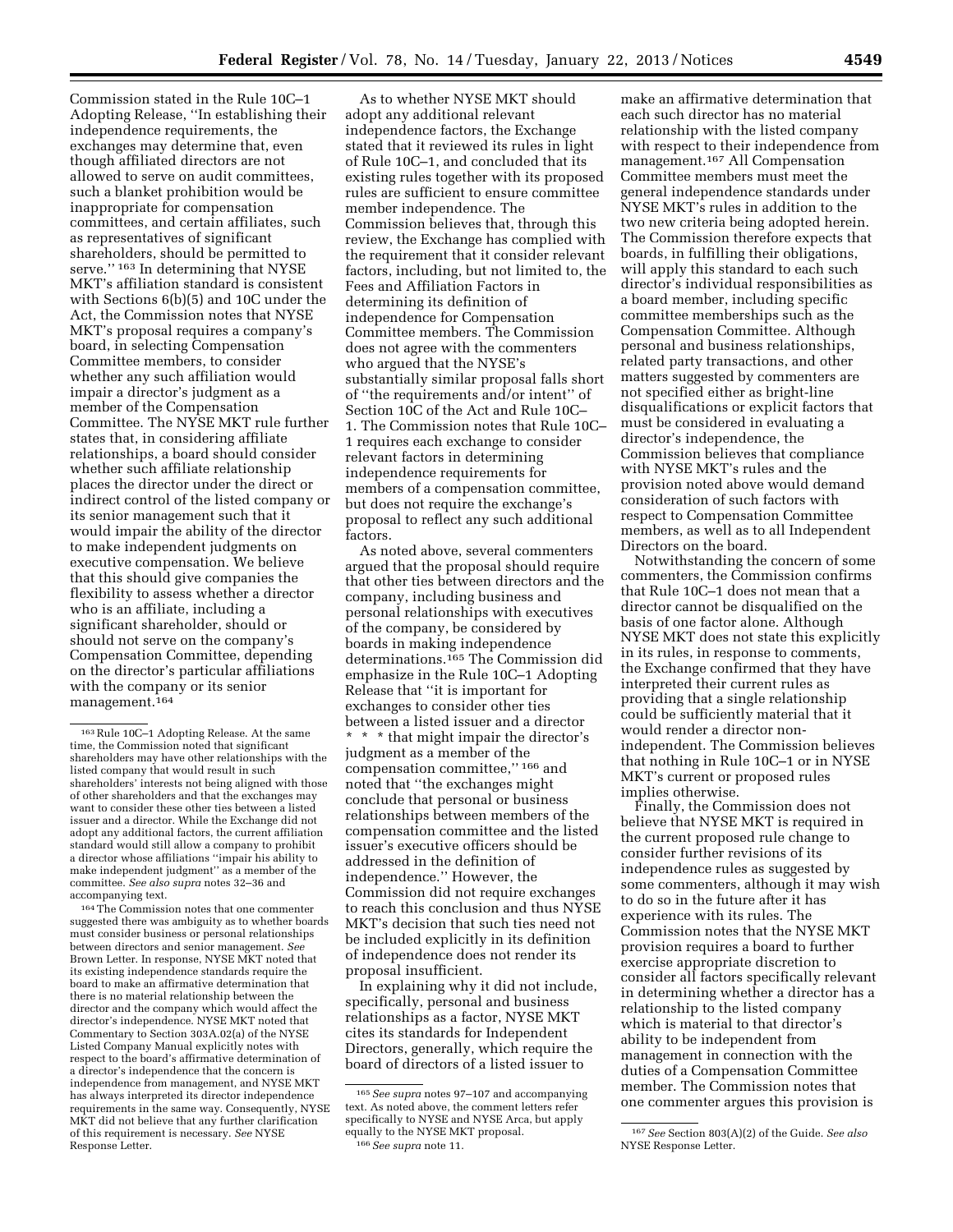vague and unnecessary and should be deleted from the proposal.168 The Commission does not agree with the commenter, however, that the consideration of the explicitly enumerated factors will be sufficient in all cases to achieve the objectives of Section 10C(a)(3), because it is not possible to foresee all possible kinds of relationships that might be material to a Compensation Committee member's independence. We therefore believe the flexibility provided in NYSE MKT's new compensation committee independence standards provides companies with guidance, while allowing them to identify those relationships that might raise questions of independence for service on the compensation committee. For these reasons, we believe the director independence standards are consistent with the investor protection provision of Section 6(b)(5) of the Act.

Under NYSE MKT's proposal, only Smaller Reporting Companies will be able to avail themselves of the ''Exceptional and Limited Circumstances'' provision that permits the board to appoint one nonindependent director to serve on a Compensation Committee under certain circumstances. Accordingly, all listed companies, except Smaller Reporting Companies, will be required to have a compensation committee comprised of members that all meet the existing and enhanced independence requirements, or in the case of a company that does not have a formal compensation committee, all of the independent directors must meet the existing and new independence requirements. We note that eliminating this exception for all issuers except Smaller Reporting Companies will ensure that, for most NYSE MKT-listed companies, executive compensation will only be considered by independent directors, which should help to ensure impartial executive compensation decisions.

The Commission believes that the discretion granted to each exchange by Rule 10C–1, generally, to determine the independence standards it adopts to comply with the Rule includes the leeway to carve out exceptions to those standards, as long as they are consistent with the Act. Regarding the justification for retaining this exception only for Smaller Reporting Companies, the Commission notes that it long ago approved as consistent with the Act the broader exception and concept in the context of NYSE MKT's definition of Independent Director under Section 803(A)(2) of the Guide with respect to

Compensation Committees. For these reasons, the Commission believes that retaining this provision for Smaller Reporting Companies is reasonable and consistent with Section 6(b)(5) of the Act and with Rule 10C–1. We note that Smaller Reporting Companies are already exempted out of the enhanced independence standards under NYSE MKT's proposal and Rule 10C–1. The provision was previously approved by the Commission as consistent with the Act, and finally, the Commission notes that a member appointed to a Smaller Reporting Company's Compensation Committee under this Exceptional and Limited Circumstances provision may not serve longer than two years.

# *B. Authority of Committees To Retain Compensation Advisers; Funding; and Independence of Compensation Advisers and Factors*

As discussed above, NYSE MKT proposes to set forth explicitly in its rules the requirements of Rule 10C–1 regarding a Compensation Committee's authority to retain compensation advisers, its responsibilities with respect to such advisers, and the listed company's obligation to provide appropriate funding for payment of reasonable compensation to a compensation adviser retained by the committee. As such, the Commission believes these provisions meet the mandate of Rule 10C–1 169 and are consistent with the Act.170

In addition, the Commission believes that requiring companies to specify the enhanced compensation committee responsibilities through official board action will help to assure that there is adequate transparency as to the rights and responsibilities of compensation committee members. As discussed above, the proposed rule change requires the compensation committee of a listed company to consider the six factors relating to independence that are enumerated in the proposal before selecting a compensation consultant, legal counsel or other adviser to the compensation committee. The Commission believes that this provision is consistent with Rule 10C–1 and Section 6(b)(5) of the Act.

As noted above, one commenter believed that Rule 10C–1 could be read as not requiring a compensation committee to consider the enumerated independence factors with respect to regular outside legal counsel and sought to have NYSE revise its substantially

similar proposal.<sup>171</sup> This reading is incorrect, and NYSE MKT's rule language reflects the appropriate reading. The Commission notes that Rule 10C–1 includes an instruction that specifically requires a compensation committee to conduct the independence assessment with respect to ''any compensation consultant, legal counsel or other adviser that provides advice to the compensation committee, other than in-house counsel.'' 172 To avoid any confusion, NYSE MKT added rule text that reflects this instruction in its own rules.173

In approving this aspect of the proposal, the Commission notes that compliance with the rule requires an independence assessment of any compensation consultant, legal counsel, or other adviser that provides advice to the compensation committee, and is not limited to advice concerning executive compensation. However, NYSE MKT has proposed, in Amendment No. 3, to add language to the provision regarding the independence assessment of compensation advisers<sup>174</sup> to state that the compensation committee is not required to conduct an independence assessment for a compensation adviser that acts in a role limited to the following activities for which no disclosure is required under Item 407(e)(3)(iii) of Regulation S–K: (a) Consulting on any broad-based plan that does not discriminate in scope, terms, or operation, in favor of executive officers or directors of the company, and that is available generally to all salaried employees; and/or (b) providing information that either is not customized for a particular issuer or that is customized based on parameters that are not developed by the adviser, and about which the adviser does not provide advice. NYSE MKT states that this exception is based on Item 407(e)(3)(iii) of Regulation S–K, which provides a limited exception to the Commission's requirement for a registrant to disclose any role of compensation consultants in determining or recommending the amount and form of a registrant's executive and director compensation.175

The Commission views NYSE MKT's proposed exception as reasonable, as the Commission determined, when adopting the compensation consultant disclosure requirements in Item

<sup>168</sup>*See* Corporate Secretaries Letter.

<sup>169</sup> 17 CFR 240.10C–1.

<sup>170</sup> 15 U.S.C. 78j–3.

<sup>171</sup>*See* Wilson Sonsini Letter and *supra* notes 127–132 and accompanying text.

<sup>172</sup>*See* Instruction to paragraph (b)(4) of Rule 10C–1.

<sup>173</sup>*See supra* note 51 and accompanying text.

<sup>174</sup>*See* proposed Commentary .05 to Section 805,

as amended by Amendment No. 3.

<sup>175</sup>*See* 17 CFR 229.407(e)(3)(iii).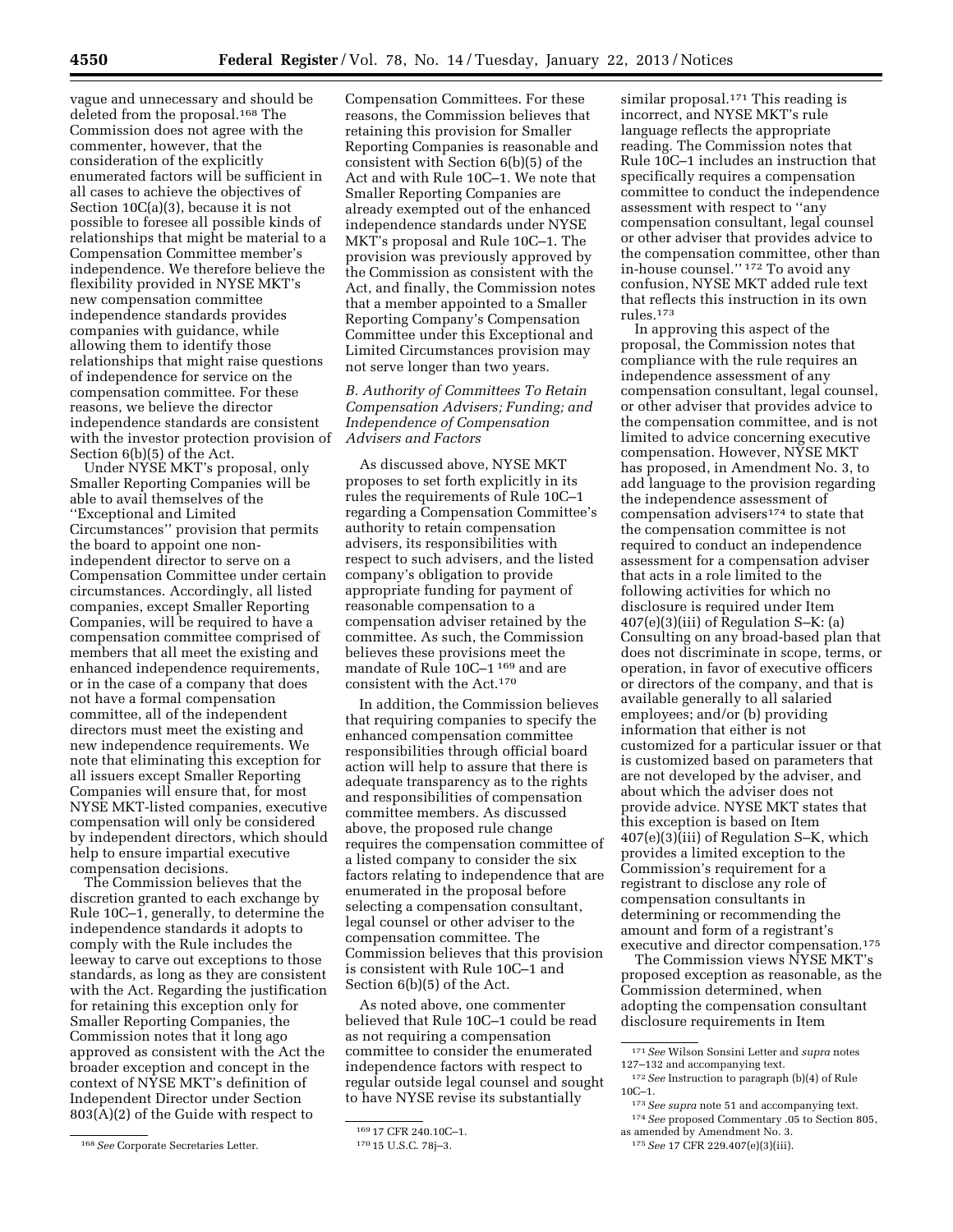407(e)(3)(iii), that the two excepted categories of advice do not raise conflict of interest concerns.176 The Commission also made similar findings when it noted it was continuing such exceptions in the Rule 10C–1 Adopting Release, including excepting such roles from the new conflict of interest disclosure rule required to implement Section 10C(c)(2). The Commission also believes that the exception should allay some of the concerns raised by the commenters regarding the scope of the independence assessment requirement. Based on the above, the Commission believes these limited exceptions are consistent with the investor protection provisions of Section 6(b)(5) of the Act.

Regarding the belief of another commenter that the independence assessment requirement could discourage compensation committees from obtaining the advice of advisers,<sup>177</sup> the Commission notes that, as already discussed, nothing in the proposed rule prevents a compensation committee from selecting any adviser that it prefers, including ones that are not independent, after considering the six factors. In this regard, in Amendment No. 3, NYSE MKT added specific rule language stating, among other things, that nothing in its rule requires a compensation adviser to be independent, only that the Compensation Committee must consider the six independence factors before selecting or receiving advice from a compensation adviser.178 Regarding the commenter's concern over the burdens that the NYSE's substantially similar proposal imposes, the Commission notes that Rule 10C–1 explicitly requires exchanges to require consideration of these six factors.179 Moreover, five of the six factors were dictated by Congress itself in the Dodd-

177*See* Corporate Secretaries Letter and *supra*  note 135 and accompanying text.

178*See supra* notes 54–55 and accompanying text. 179The Commission also does not agree with the argument of one commenter that NYSE Arca's substantially similar proposal must require compensation committees to specifically consider, among the independence factors relating to compensation advisers, whether such an adviser requires that clients contractually agree to indemnify or limit their liability. *See* CII Letter. The Commission views as reasonable the Exchange's belief that the six factors set forth in Rule 10C–1 are sufficient for the required independence assessment.

Frank Act. As previously stated by the Commission in adopting Rule 10C–1, the requirement that compensation committees consider the independence of potential compensation advisers before they are selected should help assure that compensation committees of affected listed companies are better informed about potential conflicts, which could reduce the likelihood that they are unknowingly influenced by conflicted compensation advisers.<sup>180</sup>

Finally, one commenter requested guidance ''on how often the required independence assessment should occur.'' 181 This commenter observed that it ''will be extremely burdensome and disruptive if prior to each such [compensation committee] meeting, the committee had to conduct a new assessment.'' The Commission anticipates that compensation committees will conduct such an independence assessment at least annually.

The changes to NYSE MKT's rules on compensation advisers should therefore benefit investors in NYSE MKT-listed companies and are consistent with the requirements in Section 6(b)(5) of the Act that rules of the exchange further investor protection and the public interest.

## *C. Application to Smaller Reporting Companies*

The Commission believes that the requirement for Smaller Reporting Companies, like all other listed companies, to have a Compensation Committee composed solely of Independent Directors is reasonable and consistent with the protection of investors.182 The Commission notes that NYSE MKT's rules for Compensation Committees have not made a distinction for Smaller Reporting Companies in the past. However, consistent with the exemption of Smaller Reporting Companies from Rule 10C–1, the NYSE MKT proposal would: (i) Exempt Smaller Reporting Companies from having to consider the additional independence requirements as to compensatory fees and affiliation; and (ii) exempt their Compensation Committees from having to consider the additional independence factors for compensation advisers. Under this approach, Smaller Reporting Companies will now be required to comply with only the additional requirements to

provide the Compensation Committee with the sole authority and funding for the retention of compensation advisers.

The Commission believes that these provisions are consistent with the Act and do not unfairly discriminate between issuers. The Commission believes that, for similar reasons to those for which Smaller Reporting Companies are exempted from the Rule 10C–1 requirements, it makes sense for NYSE MKT to provide some flexibility to Smaller Reporting Companies. Further, in view of the potential additional costs of a consideration of the independence of compensation advisers that NYSE MKT is requiring all other listed companies to include to comply with Rule 10C–1, it is reasonable not to require a Smaller Reporting Company to conduct such analysis of compensation advisers.

## *D. Opportunity To Cure Defects*

Rule 10C–1 requires the rules of an exchange to provide for appropriate procedures for a listed issuer to have a reasonable opportunity to cure any defects that would be the basis for the exchange, under Rule 10C–1, to prohibit the issuer's listing. Rule 10C–1 also specifies that, with respect to the independence standards adopted in accordance with the requirements of the Rule, an exchange may provide a cure period until the earlier of the next annual shareholders meeting of the listed issuer or one year from the occurrence of the event that caused the member to be no longer independent.

The Commission notes that the cure period that NYSE MKT proposes for companies that fail to comply with the enhanced independence requirements designed to comply with Rule 10C–1 is the same as the cure period suggested under Rule 10C–1, but NYSE MKT limits the cure period's use to circumstances where the committee continues to have a majority of independent directors, as NYSE MKT believes this would ensure that the applicable committee could not take an action without the agreement of one or more independent directors. The Commission believes that the accommodation, including the proposed period and limitation, although it gives a company less leeway in certain circumstances than the cure period provided as an option by Rule 10C–1, is fair and reasonable and consistent with investor protection under Rule 6(b)(5) by ensuring that a compensation committee cannot take action without a majority of independent directors even when a member ceases to be independent and the committee is

<sup>176</sup>*See* Proxy Disclosure Enhancements, Securities Act Release No. 9089 (Dec. 19, 2009), 74 FR 68334 (Dec. 23, 2009), at 68348 (''We are persuaded by commenters who noted that surveys that provide general information regarding the form and amount of compensation typically paid to executive officers and directors within a particular industry generally do not raise the potential conflicts of interest that the amendments are intended to address.'').

<sup>180</sup>*See* Rule 10C–1 Adopting Release, *supra* note 11.

<sup>181</sup>*See* Corporate Secretaries Letter.

<sup>182</sup>As discussed above, the Commission believes that providing an exception to this requirement for Smaller Reporting Companies in limited and exceptional circumstances is appropriate.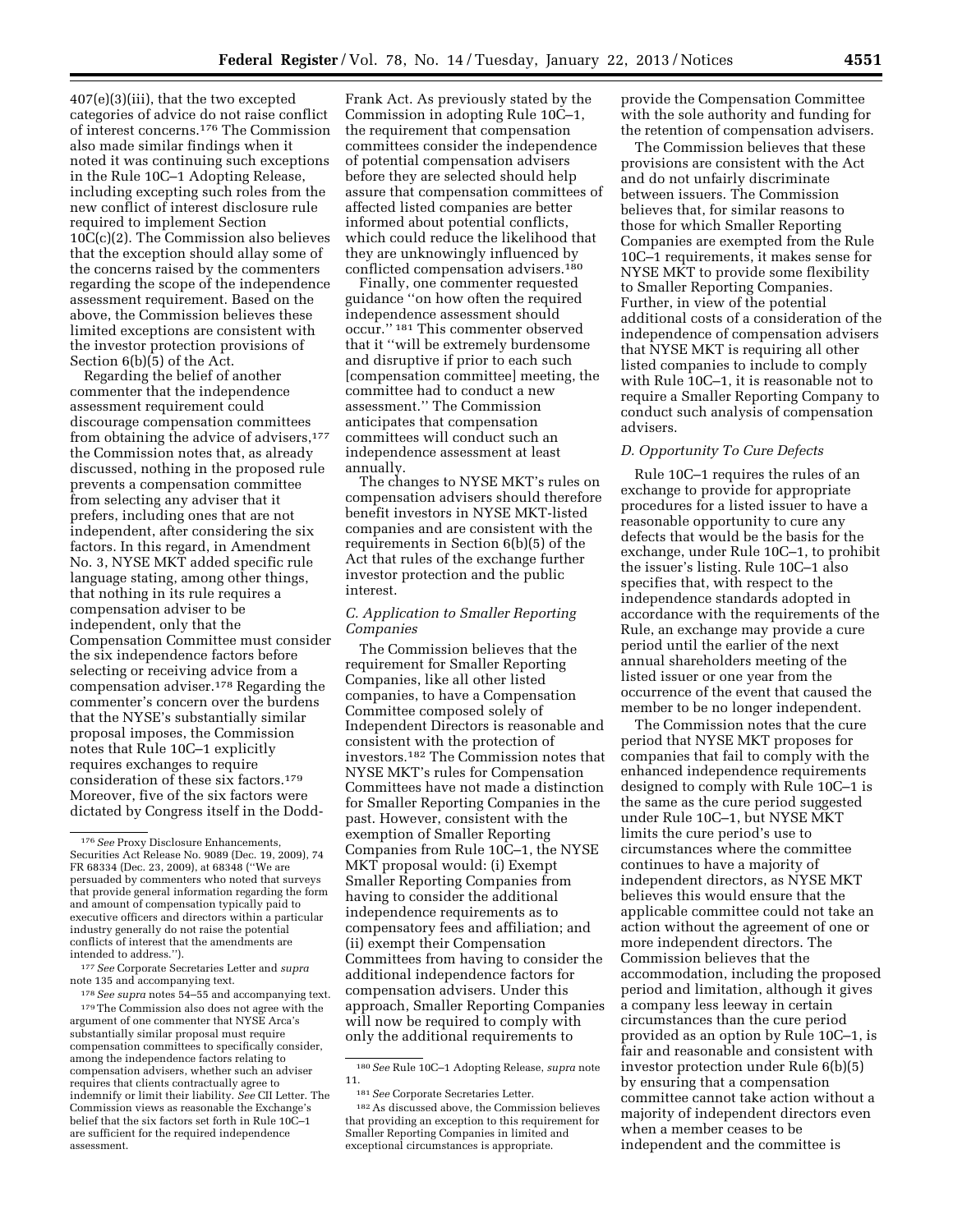entitled to a period to cure that situation.

The Commission agrees with the understanding of the commenter who believed that Rule 10C–1 requires that an exchange provide a company an opportunity to cure any defects in compliance with any of the new requirements. The Commission believes that NYSE MKT's general due process procedures for the delisting of companies that are out of compliance with the Exchange's rules satisfy this requirement. For example, NYSE MKT's rules provide that, unless continued listing of the company raises a public interest concern, when a company is deficient in compliance with listing standards, the Exchange will provide the company with an opportunity to provide NYSE MKT with a plan of definitive action the company has taken, or is taking, that would bring it into conformity with continued listing standards within 18 months of receipt of a notice of a deficiency.183

The Commission believes that these general procedures for companies out of compliance with listing requirements, in addition to the particular cure provisions for failing to meet the new independence standards, adequately meet the mandate of Rule 10C–1 and also are consistent with investor protection and the public interest, since they give a company a reasonable time period to cure non-compliance with these important requirements before they will be delisted.184

## *E. Exemptions*

The Commission believes that it is appropriate for NYSE MKT to exempt from the new requirements established by the proposed rule change the same categories of issuers that are exempt from its existing standards for oversight of executive compensation for listed companies. Although Rule 10C–1 does not explicitly exempt some of these categories of issuers from its requirements, it does grant discretion to exchanges to provide additional exemptions. NYSE MKT states that the reasons it adopted the existing exemptions apply equally to the new requirements, and the Commission believes that this assertion is reasonable.

NYSE MKT proposed to exempt limited partnerships, companies in bankruptcy proceedings and open-end management investment companies that are registered under the Investment

Company Act from all of the requirements of Rule 10C–1. The Commission believes such exemptions are reasonable, and notes that such entities, which were already generally exempt from NYSE MKT's existing compensation committee requirements, also are exempt from the compensation committee independence requirements specifically under Rule 10C–1.

NYSE MKT also proposes to exempt closed-end management investment companies registered under the Investment Company Act from the requirements of Rule 10C–1. The Commission believes that this exemption is reasonable because the Investment Company Act already assigns important duties of investment company governance, such as approval of the investment advisory contract, to independent directors, and because such entities were already generally exempt from NYSE MKT's existing compensation committee requirements. The Commission notes that, as one commenter stated, typically registered investment companies do not employ executives or employees or have compensation committees. The Commission notes that the existing language of these exemptive provisions is not changed, but that the provisions, which go beyond Rule 10C–1's exemptions, are consistent with Rule 10C–1.

The Commission further believes that other proposed exemption provisions relating to controlled companies,185 asset-backed issuers and other passive issuers, and issuers whose only listed equity stock is a preferred stock are reasonable, given the specific characteristics of these entities. As noted by the Exchange, many of these issuers are externally managed and do not directly employ executives; do not, by their nature, have employees, or have executive compensation policy set by a body other than their board.

The NYSE MKT proposal would continue to permit foreign private issuers to follow home country practice in lieu of the provisions of the new rules, without requiring any further disclosure from such entities. The Commission believes that granting exemptions to foreign private issuers in deference to their home country practices with respect to compensation committee practices is appropriate, and believes that the existing disclosure requirements will help investors determine whether they are satisfied

with the alternative standard. The Commission notes that such entities are exempt from the compensation committee independence requirements of Rule 10C–1 to the extent such entities disclose in their annual reports the reasons they do not have independent compensation committees.

# *F. Transition to the New Rules for Companies Listed as of the Effective Date*

The Commission believes that the deadlines for compliance with the proposal's various provisions are reasonable and should afford listed companies adequate time to make the changes, if any, necessary to meet the new standards. The Commission believes that the deadline proposed is clear-cut and matches the deadline set forth by NYSE and The NASDAQ Stock Market, as revised.186 Accordingly, the deadline gives companies until the earlier of their first annual meeting after January 15, 2014, or October 31, 2014, to comply with the remaining provisions.187

## *G. Compliance Schedules: IPOs; Companies That Lose Their Exemptions; Companies Transferring From Other Markets*

The Commission believes that it is reasonable for NYSE MKT to allow, with respect to IPOs, companies emerging from bankruptcy, companies ceasing to be controlled companies, companies ceasing to qualify as a foreign private issuer, and companies transferring from other markets, the same phase-in schedule for compliance with the new requirements as is permitted under its current compensation-related rules.

The Commission also believes that the compliance schedule for companies that cease to be Smaller Reporting Companies, as revised in Amendment No. 3, affords such companies ample time to come into compliance with the full panoply of rules that apply to other companies. In the Commission's view, the revised schedule also offers such companies more clarity in determining

<sup>183</sup>*See supra* text accompanying notes 142–143. *See also* NYSE Response Letter, *supra* note 6. 184The Commission notes that the general

procedures to cure non-compliance adequately address the comments made in the Corporate Secretaries Letter.

<sup>185</sup>The Commission notes that controlled companies are provided an automatic exemption from the application of the entirety of Rule 10C– 1 by Rule  $10C-1(b)(5)$ .

<sup>186</sup>*See* Securities Exchange Act Release Nos. 68011 (October 9, 2012), 77 FR 62541 (October 15, 2012) (Notice of File No. SR–NYSE–2012–49); 68013 (October 9, 2012), 77 FR 62563 (October 15, 2012) (Notice of File No. SR–NASDAQ–2012–109); *see also* Amendment No. 1 to File No. SR– NASDAQ–2012–109.

<sup>187</sup>The proposal is, however, otherwise effective on July 1, 2013, and issuers will be required to comply with the new compensation committee charter and adviser requirements as of that date. As noted above, certain existing issuers, such as smaller reporting companies, are exempt from compliance with the new independence requirement with respect to compensation committee service.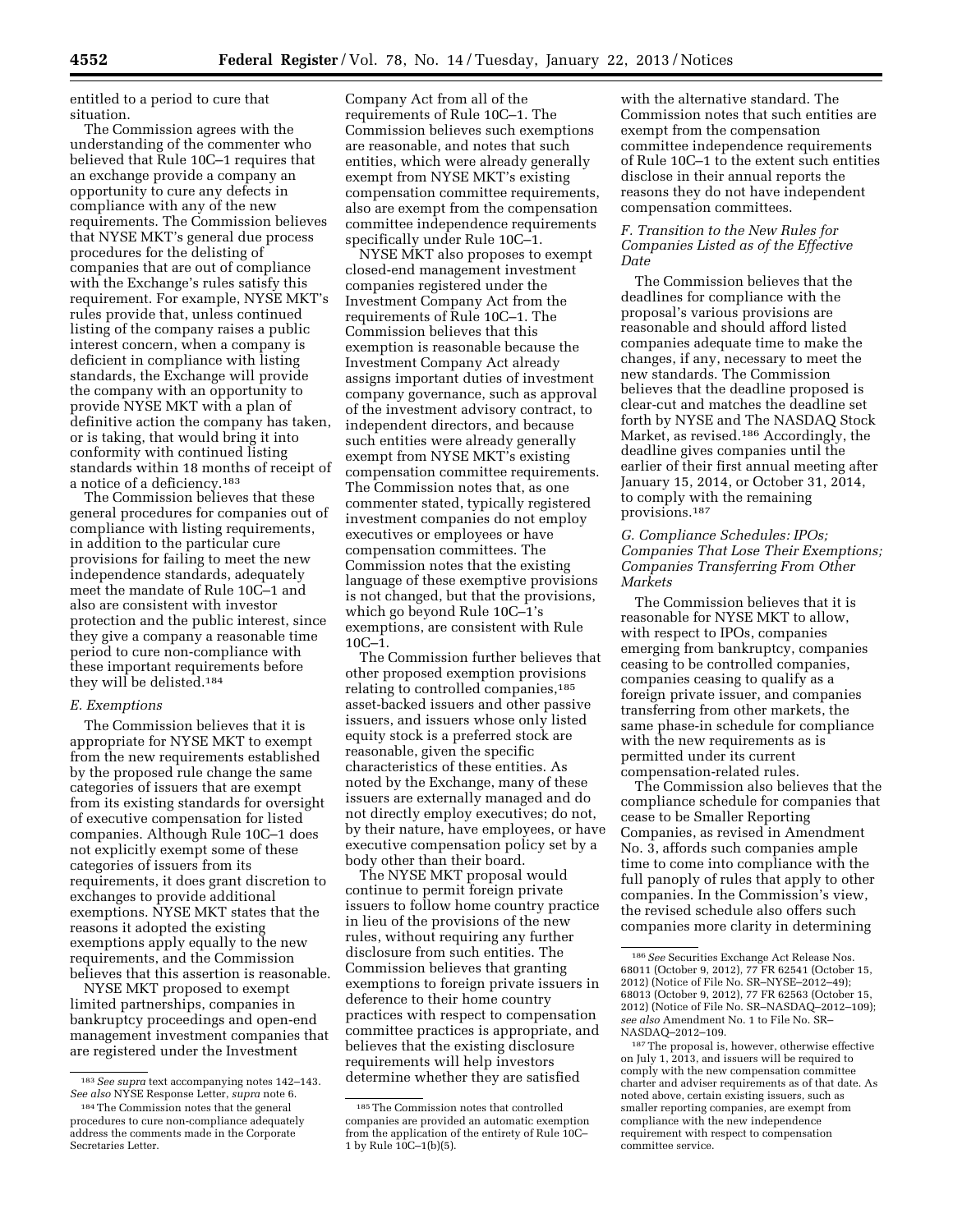when they will be subject to the heightened requirements.

# **V. Accelerated Approval of Amendment No. 3 to the Proposed Rule Change**

The Commission finds good cause, pursuant to Section  $19(b)(2)$  of the Act,188 for approving the proposed rule change, as modified by Amendment Nos. 1 and 3, prior to the 30th day after the date of publication of notice in the **Federal Register**.

The change made to the proposal by Amendment No. 3 to change a reference from Item 10(f)(1) of Regulation S–K to a reference to Exchange Act Rule 12b– 2 is not a substantive one and merely references an otherwise identical definition.

The revision made by Amendment No. 3 to the compliance rules for companies that cease to be Smaller Reporting Companies 189 establishes a schedule that is easier to understand, while still affording such companies adequate time to come into compliance with the applicable requirements. The Commission notes that the Start Date of the compliance period for such a company is six months after the Smaller Reporting Company Determination Date, and the company is given no less than another six months from the Start Date to gain compliance with the rules from which it had been previously exempt. As originally proposed a Smaller Reporting Company had to comply within six months of the Smaller Reporting Company Determination Date, and for the adviser assessment at the Smaller Reporting Company Determination Date. The Commission believes the amendments to the transitions for issuers that lose their status as a Smaller Reporting Company will afford such companies additional time to comply and avoid issues involving inadvertent non-compliance because of the provision that originally applied immediately on the Smaller Reporting Company Determination Date. The amendments also provide additional clarity on when the time frames commence, and as such the Commission believes good cause exists to accelerate approval.

The change to commentary made by Amendment No. 3 to exclude advisers that provide only certain types of services from the independence assessment is also appropriate. As discussed above, the Commission has already determined to exclude such advisers from the disclosure requirement regarding compensation

188 15 U.S.C. 78s(b)(2).

advisers in Regulation S–K because these types of services do not raise conflict of interest concerns. Finally, the addition of further guidance by Amendment No. 3 merely clarifies that nothing in the Exchange's rules requires a compensation adviser to be independent, only that the Compensation Committee consider the independence factors before selecting or receiving advice from a compensation adviser, and is not a substantive change, as it was the intent of the rule as originally proposed.

For all the reasons discussed above, the Commission finds good cause to accelerate approval of the proposed changes made by Amendment No. 3.

#### **VI. Solicitation of Comments**

Interested persons are invited to submit written data, views, and arguments concerning the foregoing and whether Amendment No. 3 is consistent with the Act. Comments may be submitted by any of the following methods:

#### *Electronic Comments*

• Use the Commission's Internet comment form (*[http://www.sec.gov/](http://www.sec.gov/rules/sro.shtml)  [rules/sro.shtml](http://www.sec.gov/rules/sro.shtml)*); or

• Send an email to *[rule](mailto:rule-comments@sec.gov)[comments@sec.gov.](mailto:rule-comments@sec.gov)* Please include File Number SR–NYSEMKT–2012–48 on the subject line.

#### *Paper Comments*

• Send paper comments in triplicate to Elizabeth M. Murphy, Secretary, Securities and Exchange Commission, 100 F Street NE., Washington, DC 20549–1090.

All submissions should refer to File Number SR–NYSEMKT–2012–48. This file number should be included on the subject line if email is used.

To help the Commission process and review your comments more efficiently, please use only one method. The Commission will post all comments on the Commission's Internet Web site (*<http://www.sec.gov/rules/sro.shtml>*). Copies of the submission, all subsequent amendments, all written statements with respect to the proposed rule change that are filed with the Commission, and all written communications relating to the proposed rule change between the Commission and any person, other than those that may be withheld from the public in accordance with the provisions of 5 U.S.C. 552, will be available for Web site viewing and printing in the Commission's Public Reference Room on official business days between the hours of 10:00 a.m. and 3:00 p.m. Copies of such filing also

will be available for inspection and copying at the principal office of NYSE. All comments received will be posted without change; the Commission does not edit personal identifying information from submissions. You should submit only information that you wish to make available publicly. All submissions should refer to File Number SR–NYSEMKT–2012–48, and should be submitted on or before February 12, 2013.

#### **VII. Conclusion**

In summary, and for the reasons discussed in more detail above, the Commission believes that the rules being adopted by NYSE MKT, taken as whole, should benefit investors by helping listed companies make informed decisions regarding the amount and form of executive compensation. NYSE MKT's new rules will help to meet Congress's intent that compensation committees that are responsible for setting compensation policy for executives of listed companies consist only of independent directors.

NYSE MKT's rules also, consistent with Rule 10C–1, require Compensation Committees of listed companies to assess the independence of compensation advisers, taking into consideration six specified factors. This should help to assure that Compensation Committees of NYSE MKT-listed companies are better informed about potential conflicts when selecting and receiving advice from advisers. Similarly, the provisions of NYSE MKT's standards that require Compensation Committees to be given the authority to engage and oversee compensation advisers, and require the listed company to provide for appropriate funding to compensate such advisers, should help to support the compensation committee's role to oversee executive compensation and help provide Compensation Committees with the resources necessary to make better informed compensation decisions.

For the foregoing reasons, the Commission finds that the proposed rule change, SR–NYSEMKT–2012–48, as modified by Amendment Nos. 1 and 3, is consistent with the Act and the rules and regulations thereunder applicable to a national securities exchange, and, in particular, with Section 6(b)(5) of the Act.190

*It is therefore ordered,* pursuant to Section 19(b)(2) of the Act,<sup>191</sup> that the

<sup>189</sup>*See supra* notes 76–78 and accompanying text.

<sup>190</sup> 15 U.S.C. 78f(b)(5).

<sup>191</sup> 15 U.S.C. 78s(b)(2).